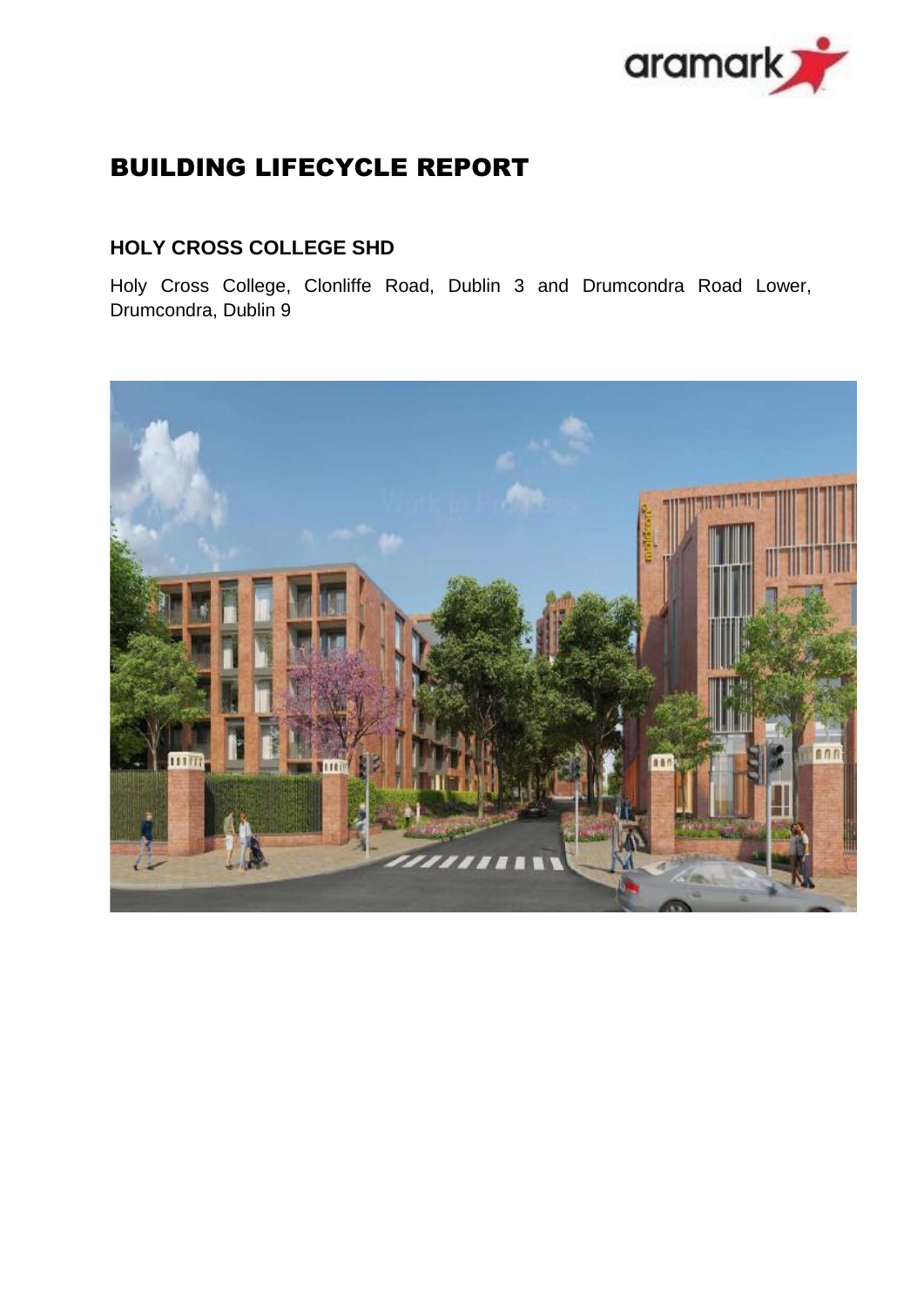

# **DOCUMENT HISTORY**

| <b>ISSUE NO:</b>    | 1                      | $\mathbf{2}$           |
|---------------------|------------------------|------------------------|
| <b>STATUS:</b>      | <b>DRAFT</b>           | <b>ISSUED</b>          |
| DATE:               | 21/04/2021             | 12/05/2021             |
| <b>PREPARED BY:</b> | <b>CONOR FAHEY</b>     | <b>CONOR FAHEY</b>     |
|                     | <b>DAVID FEIGHERY</b>  | <b>DAVID FEIGHERY</b>  |
| <b>CHECKED BY:</b>  | <b>AODHÁN KING</b>     | <b>AODHÁN KING</b>     |
| <b>APPROVED BY:</b> | <b>AODHÁN KING</b>     | <b>AODHÁN KING</b>     |
|                     | <b>DARREN DAVIDSON</b> | <b>DARREN DAVIDSON</b> |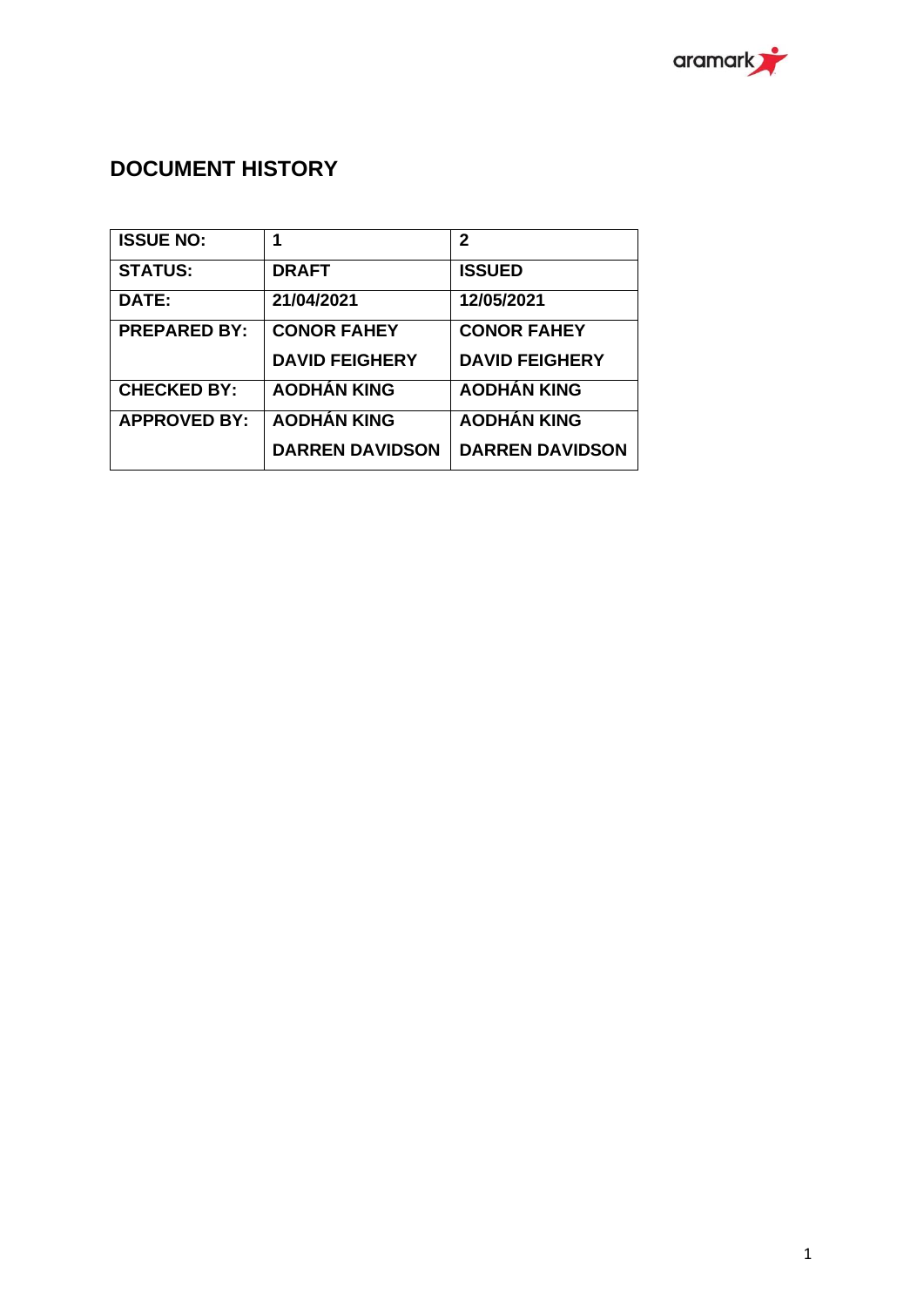

## **TABLE OF CONTENTS**

| 1.0. |  |
|------|--|
| 2.0. |  |
| 3.0. |  |
| 4.0. |  |
| 4.1. |  |
| 4.2. |  |
| 4.3. |  |
| 4.4. |  |
| 4.5. |  |
|      |  |
| 5.0. |  |
| 5.1. |  |
| 5.2. |  |
| 5.3. |  |
| 5.4. |  |
| 5.5. |  |
| 6.0. |  |
| 6.1. |  |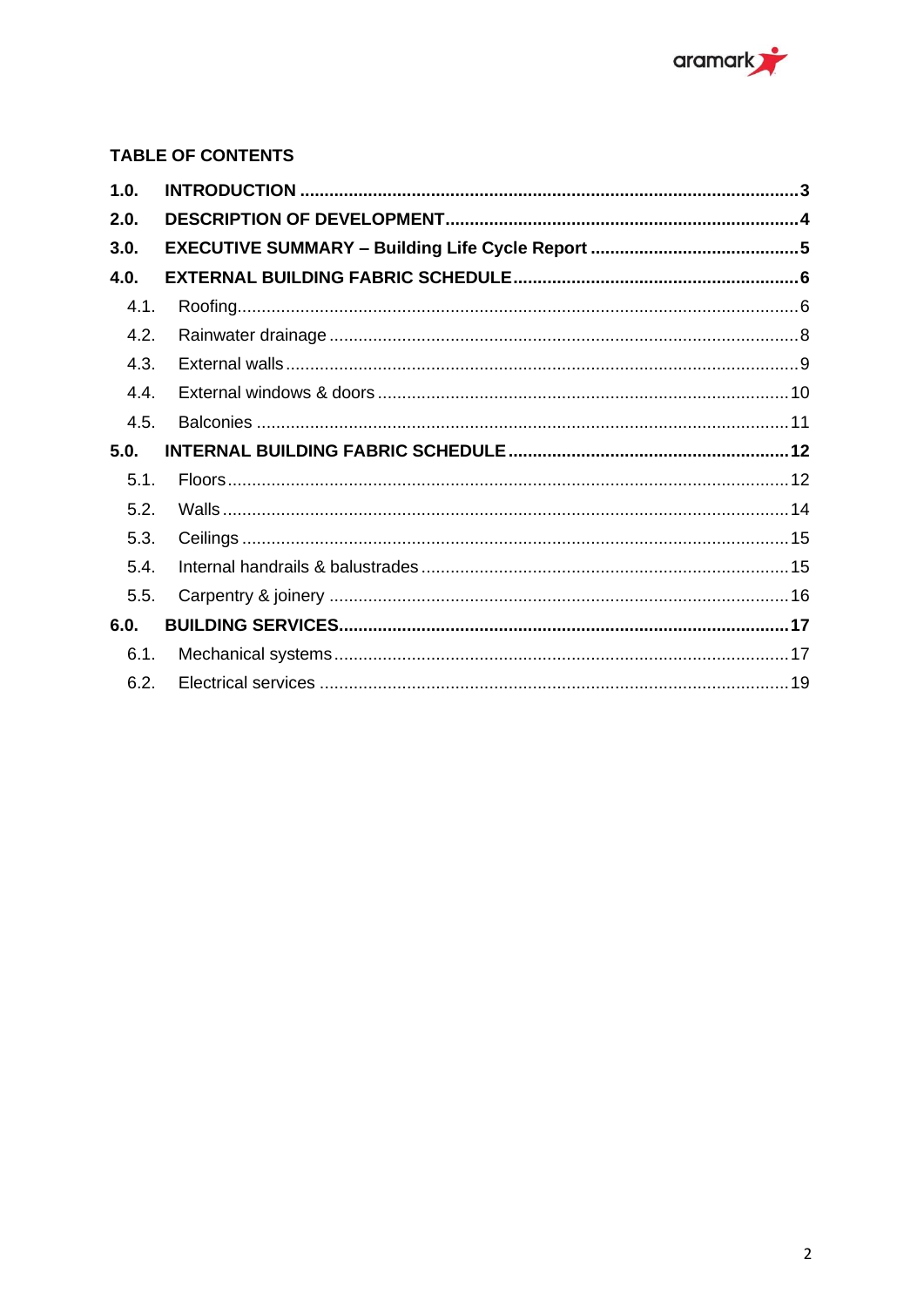

#### <span id="page-3-0"></span>**1.0. INTRODUCTION**

Aramark Property were instructed by CWTC Multi Family ICAV acting on behalf of its sub-fund DBTR DR1 Fund to provide a Building Lifecycle Report for their proposed 'Build-to-Rent' SHD residential scheme at Holy Cross College, Clonliffe Road, Dublin 3 and Drumcondra Road Lower, Drumcondra, Dublin 9.

The purpose of this report is to provide an initial assessment of long term running and maintenance costs as they would apply on a per residential unit basis at the time of application, as well as demonstrating what measures have been specifically considered to effectively manage and reduce costs for the benefit of the residents. This is achieved by producing a Building Lifecycle Report.

This Building Lifecycle Report has been developed on foot of the revised guidelines for Sustainable Urban Housing: Design Standards for New Apartments - Guidelines for Planning Authorities issued under Section 28 of the Planning and Development Act 2000 (as amended) December 2020. Within the new guidelines, new guidance is being provided on residential schemes.

Section 6.13 of the Operation and Management of Apartment Development Guidelines (December 2020) requires that:

"planning applications for apartment development shall include a building lifecycle report which in turn includes an assessment of long term running and maintenance costs as they would apply on a per residential unit basis at the time of application, as well as demonstrating what measures have been specifically considered by the proposer to effectively manage and reduce costs for the benefit of residents."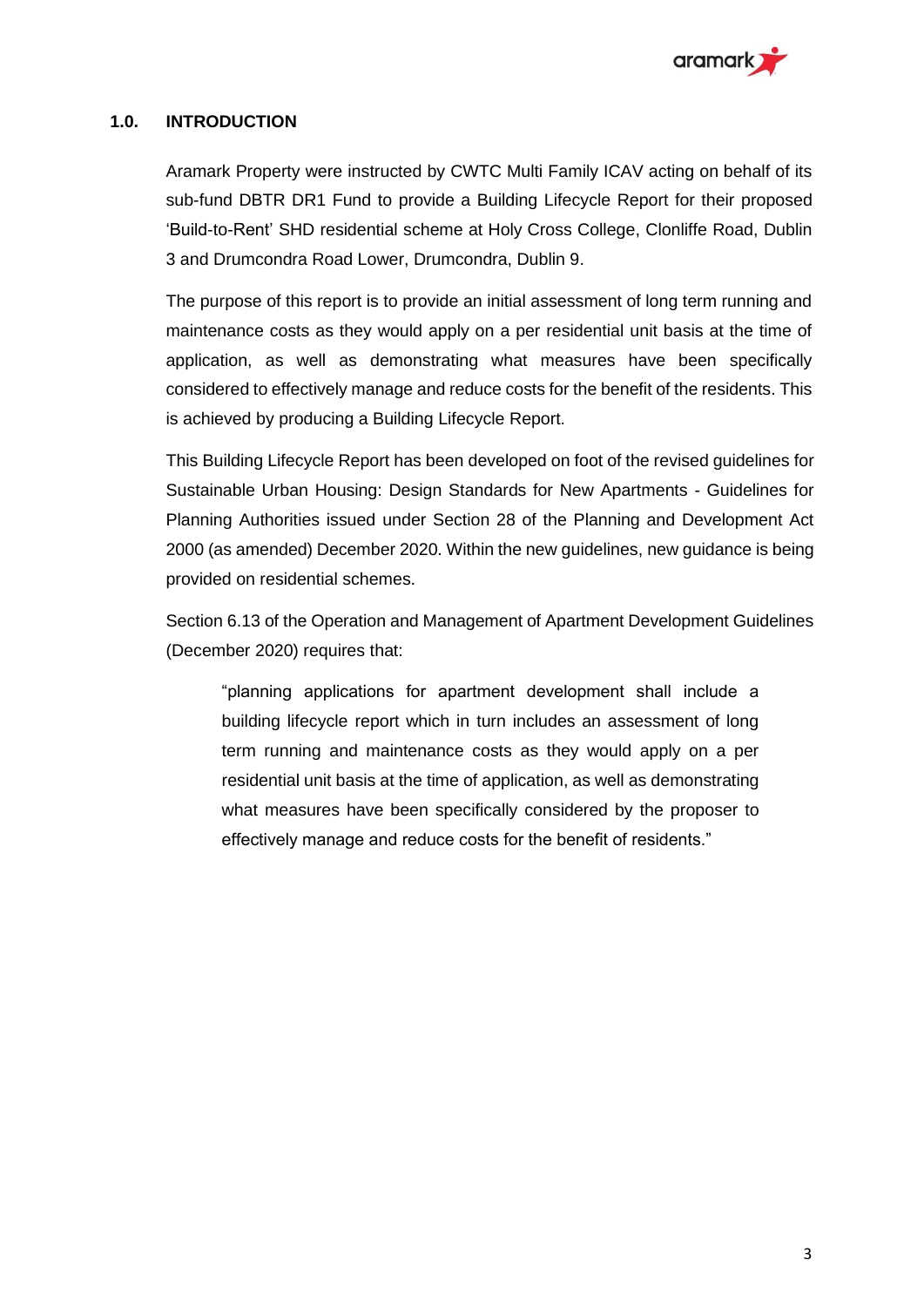

#### <span id="page-4-0"></span>**2.0. DESCRIPTION OF DEVELOPMENT**

The development will consist of the construction of a Build To Rent residential development set out in 12 no. blocks, ranging in height from 2 to 18 storeys, to accommodate 1614 no. apartments including a retail unit, a café unit, a crèche, and residential tenant amenity spaces. The development will include a single level basement under Blocks B2, B3 & C1, a single level basement under Block D2 and a podium level and single level basement under Block A1 to accommodate car parking spaces, bicycle parking, storage, services and plant areas. To facilitate the proposed development the scheme will involve the demolition of a number of existing structures on the site.

The proposed development sits as part of a wider Site Masterplan for the entire Holy Cross College lands which includes a permitted hotel development and future proposed GAA pitches and clubhouse.

The site contains a number of Protected Structures including The Seminary Building, Holy Cross Chapel, South Link Building, The Assembly Hall and The Ambulatory. The application proposes the renovation and extension of the Seminary Building to accommodate residential units and the renovation of the existing Holy Cross Chapel and Assembly Hall buildings for use as residential tenant amenity. The wider Holy Cross College lands also includes Protected Structures including The Red House and the Archbishop's House (no works are proposed to these Structures).

The residential buildings are arranged around a number of proposed public open spaces and routes throughout the site with extensive landscaping and tree planting proposed. Communal amenity spaces will be located adjacent to residential buildings and at roof level throughout the scheme. To facilitate the proposed development the scheme will involve the removal of some existing trees on the site.

The site is proposed to be accessed by vehicles, cyclists and pedestrians from a widened entrance on Clonliffe Road, at the junction with Jones's Road and through the opening up of an unused access point on Drumcondra Road Lower at the junction with Hollybank Road. An additional cyclist and pedestrian access is proposed through an existing access point on Holy Cross Avenue. Access from the Clonliffe Road entrance will also facilitate vehicular access to future proposed GAA pitches and clubhouse to the north of the site and to a permitted hotel on Clonliffe Road.

The proposed application includes all site landscaping works, green roofs, boundary treatments, PV panels at roof level, ESB Substations, lighting, servicing and utilities, signage, and associated and ancillary works, including site development works above and below ground.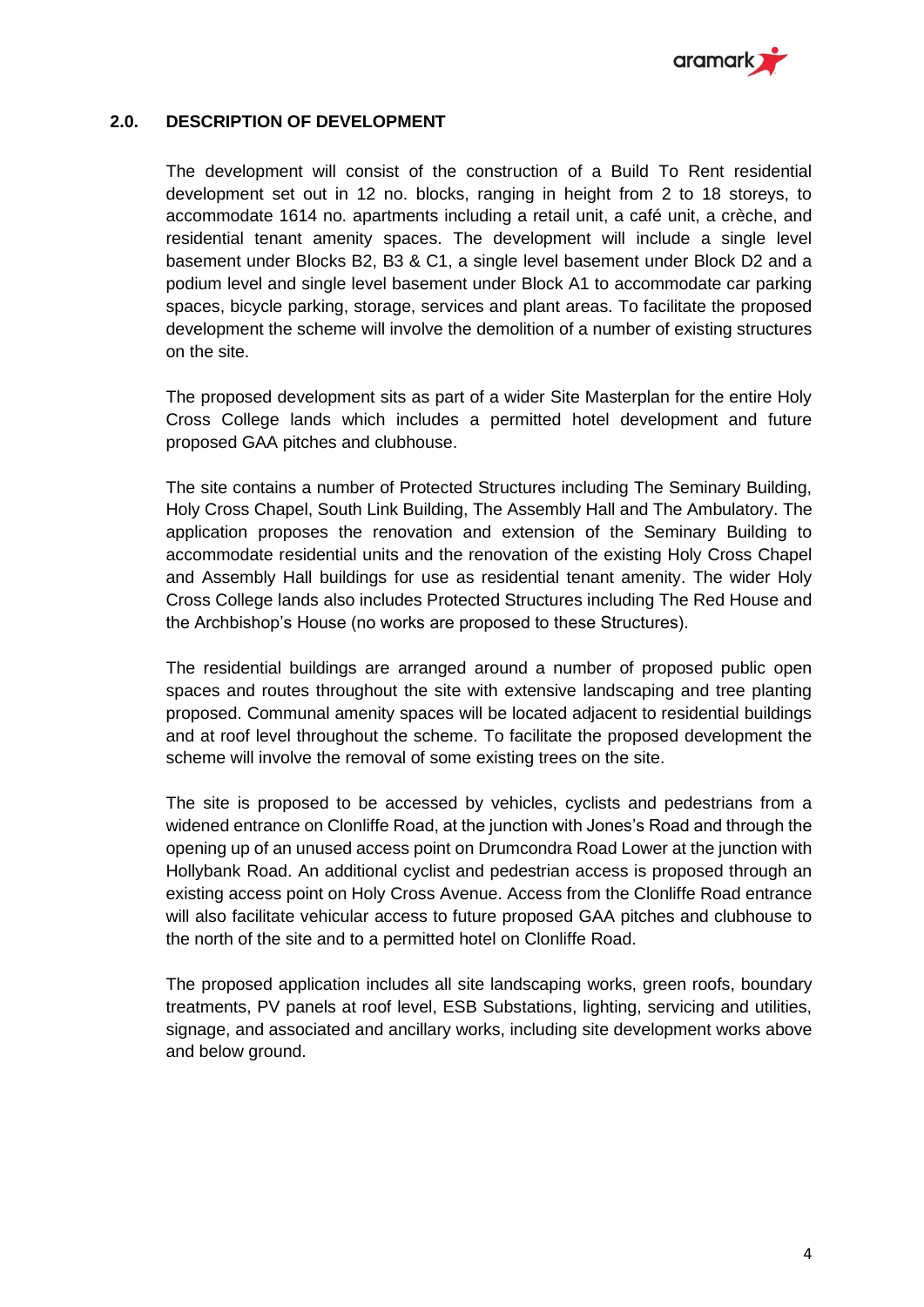

#### <span id="page-5-0"></span>**3.0. EXECUTIVE SUMMARY – BUILDING LIFE CYCLE REPORT**

#### **Measures to effectively manage and reduce costs for the benefit of residents**

The following document reviews the outline specification set out for the proposed 'Build-to-Rent' SHD residential scheme at Holy Cross College, Clonliffe Road, Dublin 3 and Drumcondra Road Lower, Drumcondra, Dublin 9 and explores the practical implementation of the design and material principles which has informed design of building roofs, facades, internal layouts and detailing of the proposed development.

Building materials proposed for use on elevations and in the public realm achieve a durable standard of quality that will not need regular fabric replacement or maintenance outside general day to day care. The choice of high quality and long-lasting materials, as well as both soft and hardscape in the public, semi-public and private realm will contribute to lower maintenance costs for future residents and occupiers.

**Please note that detailed specifications of building fabric and services have not been provided at this stage. This report reflects the outline material descriptions contained within Henry J. Lyons Architects and O'Mahony Pike Architects' planning drawing pack received in April 2021.**

**For any elements where information was not available, typical examples have been provided of building materials and services used for schemes of this nature and their associated lifespans and maintenance requirements. All information is therefore indicative subject to further information at detailed design stage.**

As the building design develops, this document will be updated and a schedule will be generated from the items below detailing maintenance and replacement costs over the lifespan of the materials and development constituent parts, in a summary document. This will enable a robust schedule of building component repair and replacement costs which will be available to the property management company so that running, and maintenance costs of the development are kept within the agreed Annual operational budget, this will take the form of a Planned Preventative Maintenance Schedule (PPM)\* at operational commencement of the development.

*\*PPM under separate instruction*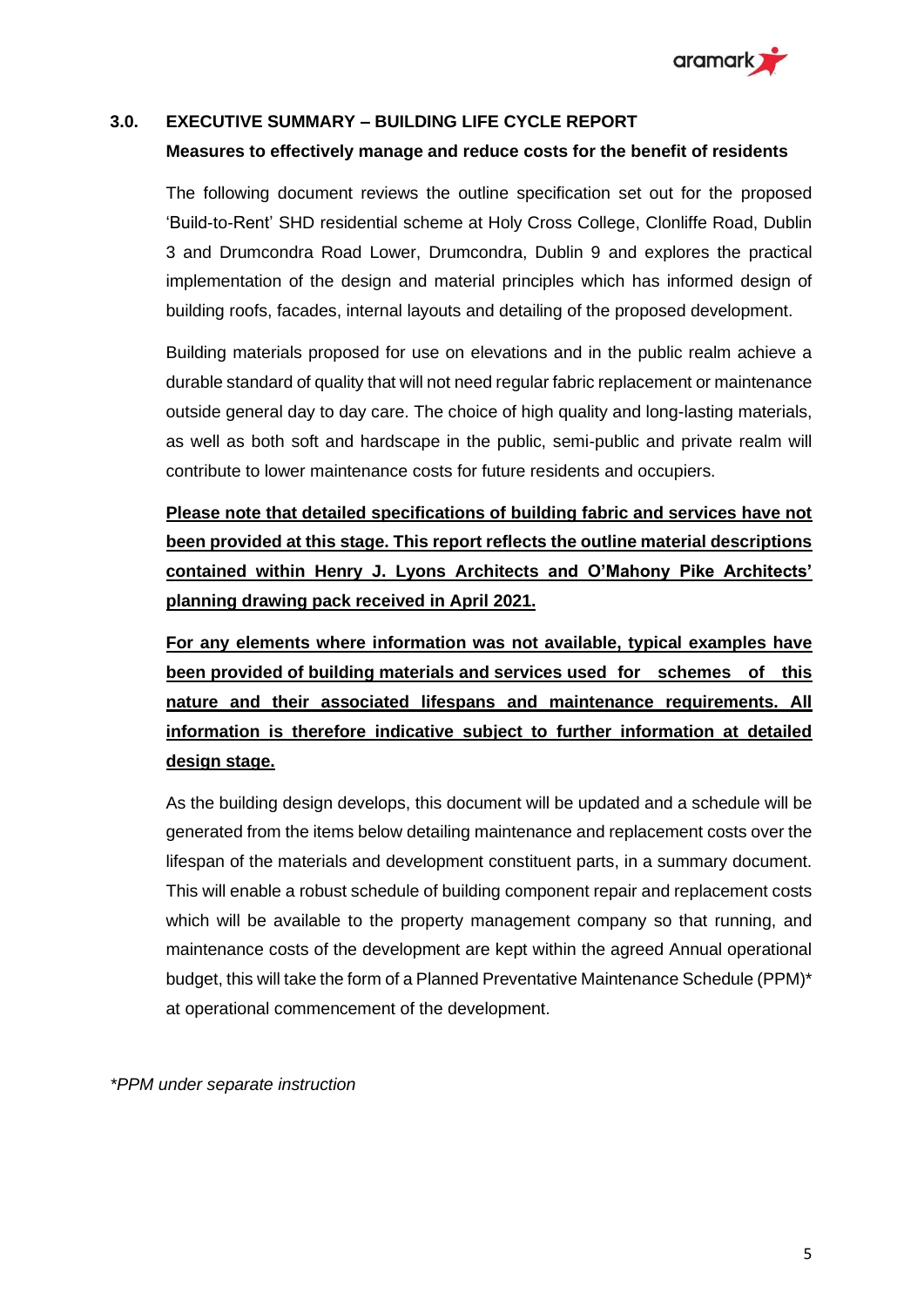

#### <span id="page-6-0"></span>**4.0. EXTERNAL BUILDING FABRIC SCHEDULE**

## <span id="page-6-1"></span>4.1. **Roofing**

#### 4.1.1. **Green Roof (Manufacturer / Supplier TBC)**

| Location           | Selected Flat Roof Areas (maintenance access only)                                                                                                                                                                                                                                                                                                                                                                       |
|--------------------|--------------------------------------------------------------------------------------------------------------------------------------------------------------------------------------------------------------------------------------------------------------------------------------------------------------------------------------------------------------------------------------------------------------------------|
| <b>Description</b> | Extensive green roof system on roof slab to engineer's detail.                                                                                                                                                                                                                                                                                                                                                           |
| Lifecycle          | As used across the industry nationally and in the UK, long lifecycle<br>typically achieved by robust detailing to adjoining roof elements, regular<br>inspection and maintenance regime to ensure the upkeep of roofing<br>product / materials.                                                                                                                                                                          |
| Required           | Quarterly maintenance visits to include inspection of drainage layer and                                                                                                                                                                                                                                                                                                                                                 |
| maintenance        | outlets and removal of any blockages to prevent ponding. Inspection of<br>vegetation layer for fungus and decay. Carry out weeding as necessary.<br>No irrigation necessary with sedum blankets.                                                                                                                                                                                                                         |
| Year               | Quarterly every year as detailed in the remedial works above.                                                                                                                                                                                                                                                                                                                                                            |
| <b>Priority</b>    | Medium                                                                                                                                                                                                                                                                                                                                                                                                                   |
| Selection          | A green roof will add to the character of the overall scheme, as well as                                                                                                                                                                                                                                                                                                                                                 |
| process            | providing attenuation to storm water run-off and less burden on<br>rainwater goods, increased thermal and sound insulation to the building<br>and increased biodiversity. Natural soft finishes can provide visual<br>amenity for residents where roof areas are visible or accessible from<br>within areas of the scheme. Sedum roofs are a popular and varied<br>choice for green roofs requiring minimal maintenance. |
| Reference          | Henry J. Lyons Architects' planning drawings & Design Statement.                                                                                                                                                                                                                                                                                                                                                         |

#### 4.1.2. **Roof (Manufacturer / Supplier TBC)**

| Location                | Selected Flat Roof Areas (PV Panel Zone)                                                                                                                                                                                                                        |
|-------------------------|-----------------------------------------------------------------------------------------------------------------------------------------------------------------------------------------------------------------------------------------------------------------|
| Description             | Single layer membrane roof system to engineer's specification.<br>Selected membrane and pressed metal cappings.<br>$\bullet$                                                                                                                                    |
| Lifecycle               | Average lifecycle of 15-25 years on most membrane roofs. Lifecycle will<br>be extended with robust proven detailing to adjoining roof elements and                                                                                                              |
|                         | appropriate and regular maintenance of the roof materials.                                                                                                                                                                                                      |
| Required<br>maintenance | Half-yearly maintenance visits to include inspection of membrane<br>material for puncture / cracks on sheeting; seams and flashing details<br>around drainage and ventilation outlets and removal<br>Οt<br>any<br>vegetation/moss blockages to prevent ponding. |
| Year                    | Half-Yearly / Annual                                                                                                                                                                                                                                            |
| Priority                | Medium                                                                                                                                                                                                                                                          |
| Selection<br>process    | A membrane roof with appropriate built up system will provide durability,<br>lacks water permeability and is easily maintained without shutting down<br>building operations during application.                                                                 |
| Reference               | Henry J. Lyons Architects' planning drawings & Design Statement.                                                                                                                                                                                                |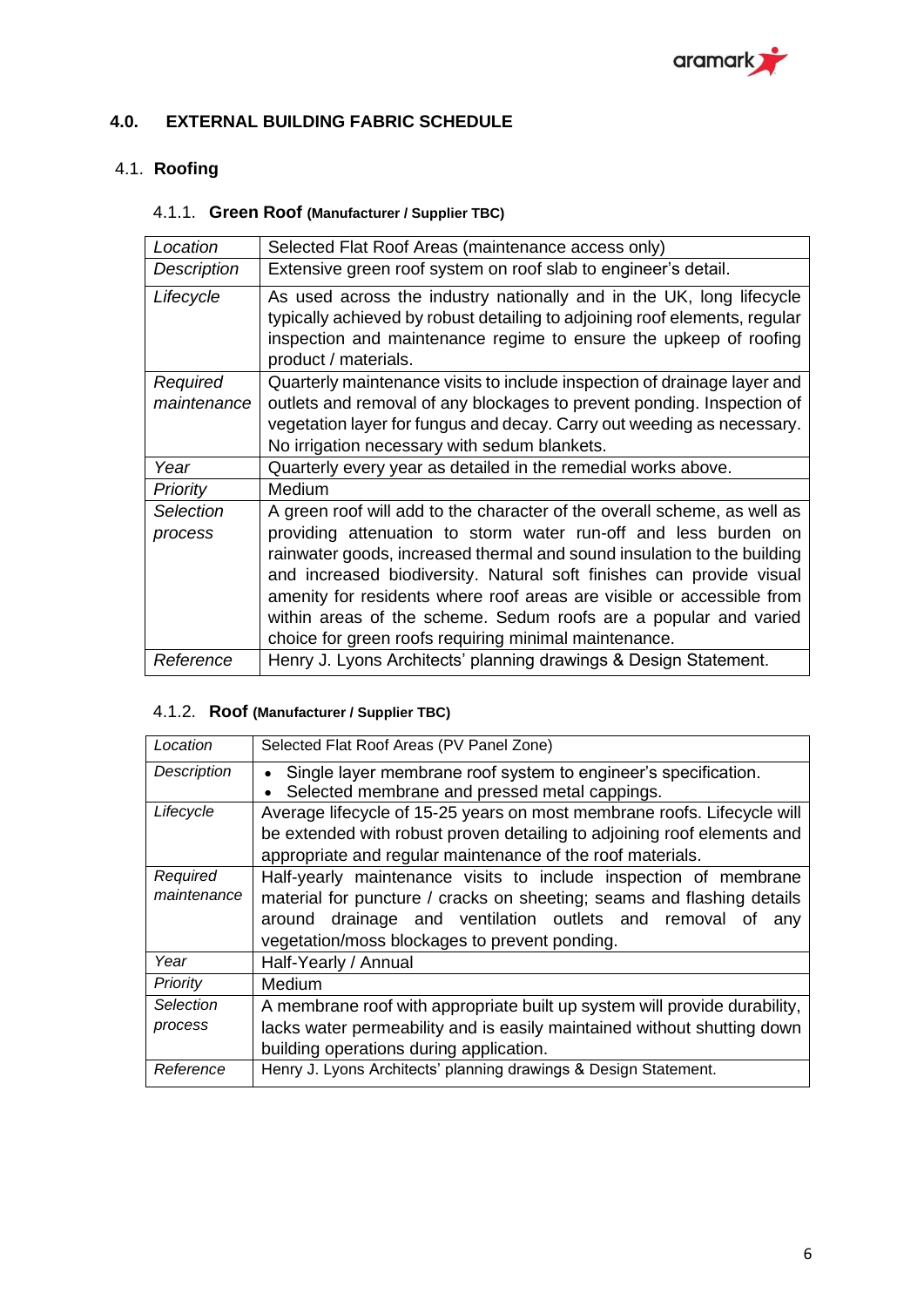

| Location                | Communal Terrace (Roof Garden)                                                                                                                                                                                                                   |
|-------------------------|--------------------------------------------------------------------------------------------------------------------------------------------------------------------------------------------------------------------------------------------------|
| Description             | Paving with light weight slabs on;<br>$\bullet$<br>Patent pads on;<br>$\bullet$<br>Cushion layer on;<br>$\bullet$<br>Roof deck build up to architects' and engineers' instructions.                                                              |
| Lifecycle               | As used across the industry nationally and in the UK, long lifecycle<br>typically achieved by robust detailing to adjoining roof elements, regular<br>inspection, and maintenance regime to ensure the upkeep of roofing<br>product / materials. |
| Required<br>maintenance | Regular maintenance visits to include inspection of drainage outlets<br>under decking and removal of any blockages. General repair works,<br>watching out for displacement of slabs, mortar decay and removal of<br>organic matter.              |
| Year                    | Annually                                                                                                                                                                                                                                         |
| <b>Priority</b>         | <b>Medium</b>                                                                                                                                                                                                                                    |
| Selection<br>process    | Paving slabs provide a robust and long-lasting roof terrace surface,<br>requiring considerably less maintenance when compared to timber<br>decking or gravel surfaces.                                                                           |
| Reference               | O'Mahony Pike Architects' planning drawings & Design Statement.                                                                                                                                                                                  |

## 4.1.3. **Roof Terraces (Manufacturer / Supplier TBC)**

## 4.1.4. **Fall Arrest System for Roof Maintenance Access (Manufacturer / Supplier TBC)**

| Location                | Selected Flat Roof Areas (maintenance access only)                                                                                                                                                                                                                                                                                       |
|-------------------------|------------------------------------------------------------------------------------------------------------------------------------------------------------------------------------------------------------------------------------------------------------------------------------------------------------------------------------------|
| <b>Description</b>      | Fall Protection System on approved anchorage device.<br>$\bullet$<br>Installation in accordance with BS 7883 by the system manufacturer<br>$\bullet$<br>or a contractor approved by the system manufacturer.                                                                                                                             |
| Lifecycle               | 25-30 years dependent on quality of materials. Generally steel finishes<br>to skyward facing elements can be expected to maintain this life<br>expectancy. As used across the industry nationally and the UK, long<br>lifecycle is typically achieved by regular inspection and maintenance<br>regime to ensure the upkeep of materials. |
| Required<br>maintenance | Check and reset tension on the line as per manufacturer's<br>specifications. Check all hardware components for wear (shackles, eye<br>bolts, turn buckles). Check elements for signs of wear and/or<br>weathering. Lubricate all moving parts. Check for structural damage or<br>modifications.                                          |
| Year                    | Annually                                                                                                                                                                                                                                                                                                                                 |
| <b>Priority</b>         | High                                                                                                                                                                                                                                                                                                                                     |
| <b>Selection</b>        | Fall protection systems are a standard life safety system, provided for                                                                                                                                                                                                                                                                  |
| process                 | safe maintenance of roofs and balconies where there is not adequate                                                                                                                                                                                                                                                                      |
|                         | parapet protection. A FPS must comply with relevant quality standards.                                                                                                                                                                                                                                                                   |
| Reference               | N/A                                                                                                                                                                                                                                                                                                                                      |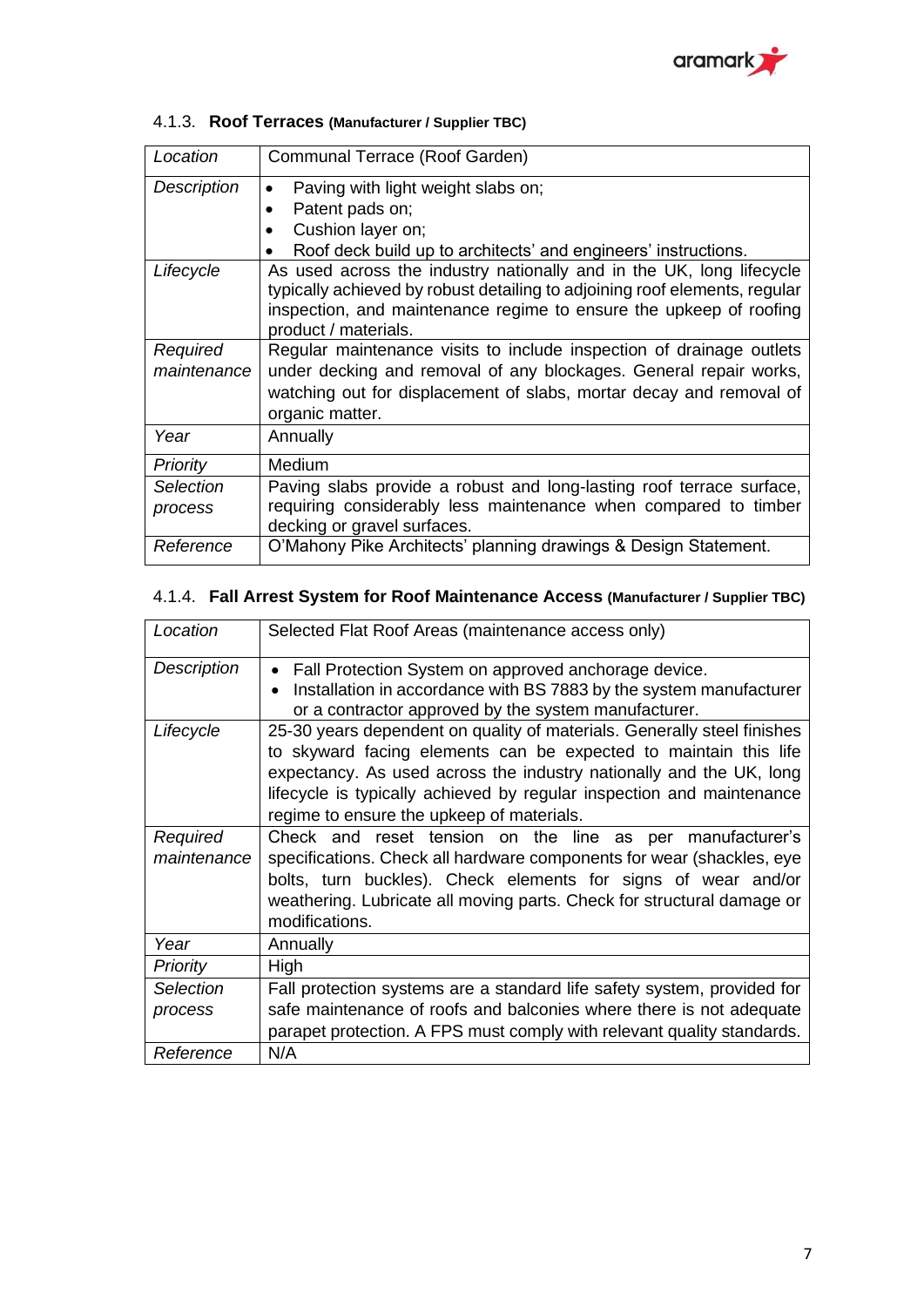

## 4.1.5. **Roof Cowls (Manufacturer / Supplier TBC)**

| Location         | Selected Flat Roof Areas (maintenance access only)                     |
|------------------|------------------------------------------------------------------------|
| Description      | Roof Cowl System to be supplied with weather apron for flat roofs.     |
| Lifecycle        | 25-35 years. As used across the industry nationally and the UK,        |
|                  | typically longer lifecycle is achieved by regular inspection and       |
|                  | maintenance regime to ensure the upkeep of materials.                  |
| Required         | Check fixings annually, inspect for onset of leading edge corrosion if |
| maintenance      | epoxy powder coat finish and treat.                                    |
| Year             | Annually                                                               |
| Priority         | Low                                                                    |
| <b>Selection</b> | Standard fitting for roof termination of mechanical ventilation system |
| process          |                                                                        |
| Reference        | N/A                                                                    |

### 4.1.6. **Flashings (Manufacturer / Supplier TBC)**

| Location           | All flashing locations                                                    |
|--------------------|---------------------------------------------------------------------------|
| <b>Description</b> | Lead to be used for all flashing and counter flashings.                   |
| Lifecycle          | Typical life expectancy of 70 years recorded for lead flashings.          |
|                    | Recessed joint sealing will require regular inspections. Longer lifecycle |
|                    | achieved by regular inspection and maintenance regime to ensure the       |
|                    | upkeep of materials.                                                      |
| Required           | Check joint fixings for lead flashing, ground survey annually and close   |
| maintenance        | up inspection every 5 years. Re-secure as necessary                       |
| Year               | Ground level inspection annually and close up inspection every 5 years    |
| Priority           | Medium                                                                    |
| Selection          | Lead has longest life expectancy of comparable materials such as          |
| process            | copper (63 years) and zinc (48 years). Lead is easily formed into the     |
|                    | required shapes for effective weathering of building junctions according  |
|                    | to Lead Sheet Association details.                                        |
| Reference          | N/A                                                                       |

## <span id="page-8-0"></span>4.2. **Rainwater Drainage (Manufacturer / Supplier TBC)**

| Location    | All Buildings                                                                                                                                                                                                                                                                                                                                                                                                                                                                                                                                  |
|-------------|------------------------------------------------------------------------------------------------------------------------------------------------------------------------------------------------------------------------------------------------------------------------------------------------------------------------------------------------------------------------------------------------------------------------------------------------------------------------------------------------------------------------------------------------|
| Description | Rainwater outlets: Suitable for specified roof membranes.<br>Pipework: Cast Aluminium downpipes/uPVC downpipes<br>Below ground drainage: To M&E/ Structural Engineers design and<br>specification.<br>Disposal: To surface water drainage to Structural Engineers design.<br>Controls: To M&E/ Structural Engineers design and specification.<br>Accessories: allow for outlet gradings, spigots, downspout nozzle,<br>hopper heads, balcony and main roof outlets.<br>• Perforated stainless steel porous grating at junction of paving slabs |
| Lifecycle   | and entrance doors to allow surface water run-off.<br>Metal gutters and downpipes have an expected life expectancy of 40<br>years in rural and suburban conditions (25 years in industrial and<br>marine conditions), this is comparable to cast iron of 50 years and<br>plastic, less so at 30 years. As used across the industry nationally and<br>the UK, typically longer lifecycle is achieved by regular inspection and<br>maintenance regime to ensure the upkeep of materials.                                                         |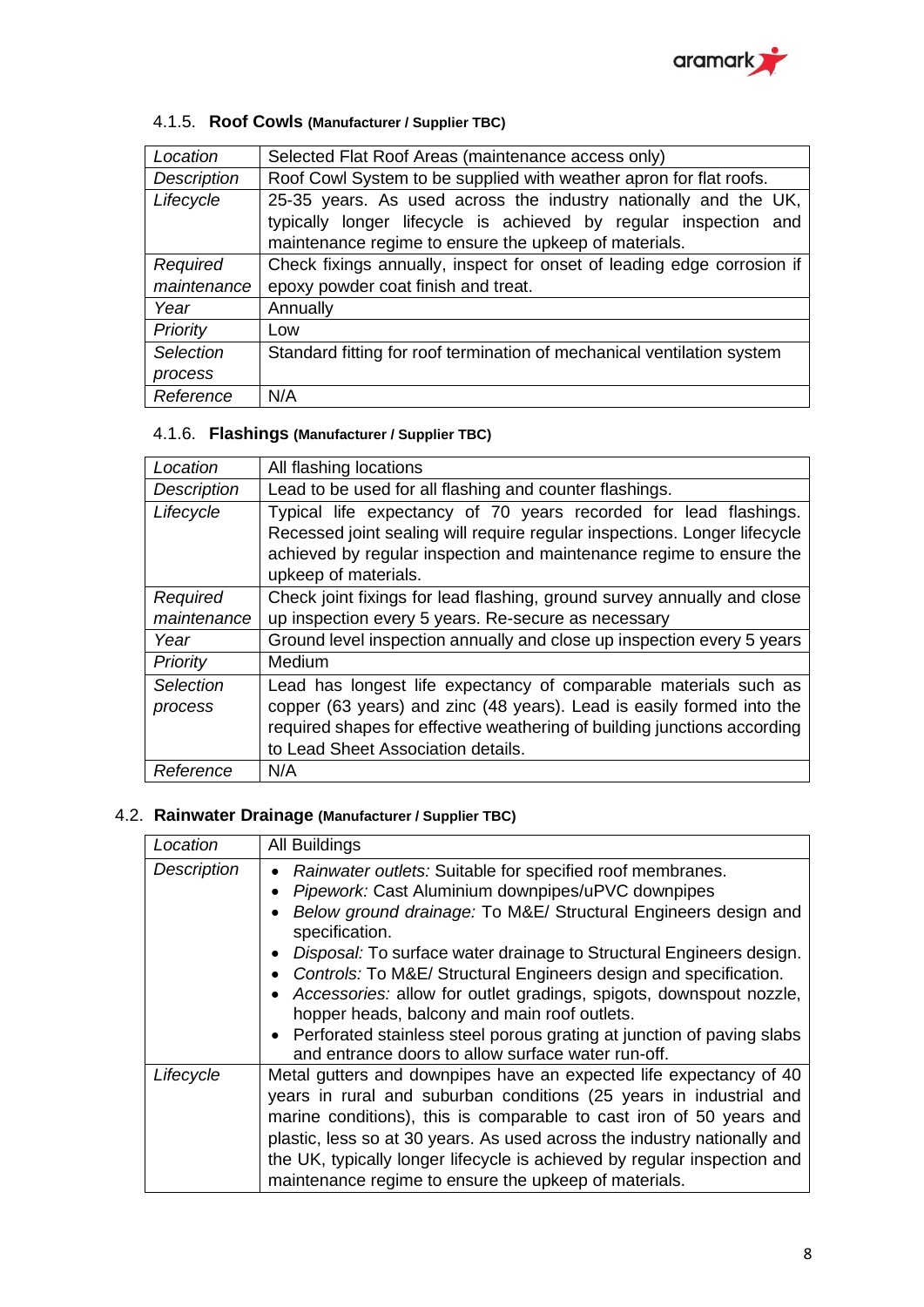

| Required    | As with roofing systems routine inspection is key to preserving the       |
|-------------|---------------------------------------------------------------------------|
| maintenance | lifecycle of rainwater systems. Regular cleaning and rainwater heads      |
|             | and gutters, checking joints and fixings and regularly cleaning polyester |
|             | coated surfaces (no caustic or abrasive materials).                       |
| Year        | Annually, cleaning bi-annually                                            |
| Priority    | High                                                                      |
| Selection   | As above, aluminium fittings compare well against cast iron (in terms of  |
| process     | cost) and plastic (in terms of lifespan and aesthetic)                    |
| Reference   | N/A                                                                       |

#### <span id="page-9-0"></span>4.3. **External Walls**

#### 4.3.1. **Brickwork (Manufacturer / Supplier TBC)**

| Location                | Façades                                                                                                                                                                                                                                                                                                                         |
|-------------------------|---------------------------------------------------------------------------------------------------------------------------------------------------------------------------------------------------------------------------------------------------------------------------------------------------------------------------------|
| Description             | Contrasting light and dark tone brickwork.                                                                                                                                                                                                                                                                                      |
| Lifecycle               | Selected colour bricks have a high embodied energy, they are an<br>extremely durable material. Brickwork in this application is expected to<br>have a lifespan of 50-80 years. The mortar pointing however has a<br>shorter lifespan of 25-50 years. Longer lifecycle achieved by regular<br>inspection and maintenance regime. |
| Required<br>maintenance | In general, given their durability, brickwork finishes require little<br>maintenance. Most maintenance is preventative: checking for hairline<br>cracks, deterioration of mortar, plant growth on walls, or other factors<br>that could signal problems or lead to eventual damage.                                             |
| Year                    | Annual                                                                                                                                                                                                                                                                                                                          |
| Priority                | Low                                                                                                                                                                                                                                                                                                                             |
| Selection<br>process    | Bricks provide an attractive finish that bears well against other finishing<br>products such as render to blockwork wall in terms of lifespan (86 vs 53<br>years). The brickwork does require re-pointing however at 25-50 years.                                                                                               |
| Reference               | Henry J. Lyons Architects' planning drawings & Design Statement.                                                                                                                                                                                                                                                                |

#### 4.3.2. **Render (Manufacturer / Supplier TBC)**

| Location    | Facades                                                                         |
|-------------|---------------------------------------------------------------------------------|
| Description | Contrasting light and dark tone silicone enhanced acrylic render.               |
| Lifecycle   | Renders in general are expected to have a lifecycle of circa 25 years.          |
|             | Longer lifecycle achieved by regular inspection and maintenance                 |
|             | regime.                                                                         |
| Required    | Regular inspections to check for cracking and de-bonding. Most                  |
| maintenance | maintenance is preventative. Cleaning of algae and other staining is            |
|             | recommended annually, particularly to shaded and north-facing                   |
|             | facades.                                                                        |
| Year        | Annually                                                                        |
| Priority    | Medium                                                                          |
| Selection   | Appropriate detailing will contribute to a long lifespan for this installation. |
| process     | Acrylic render is an attractive finish with the added benefit of this           |
|             | product being BBA certified against other render systems. Appropriate           |
|             | detailing will contribute to a long lifespan for this installation              |
| Reference   | N/A                                                                             |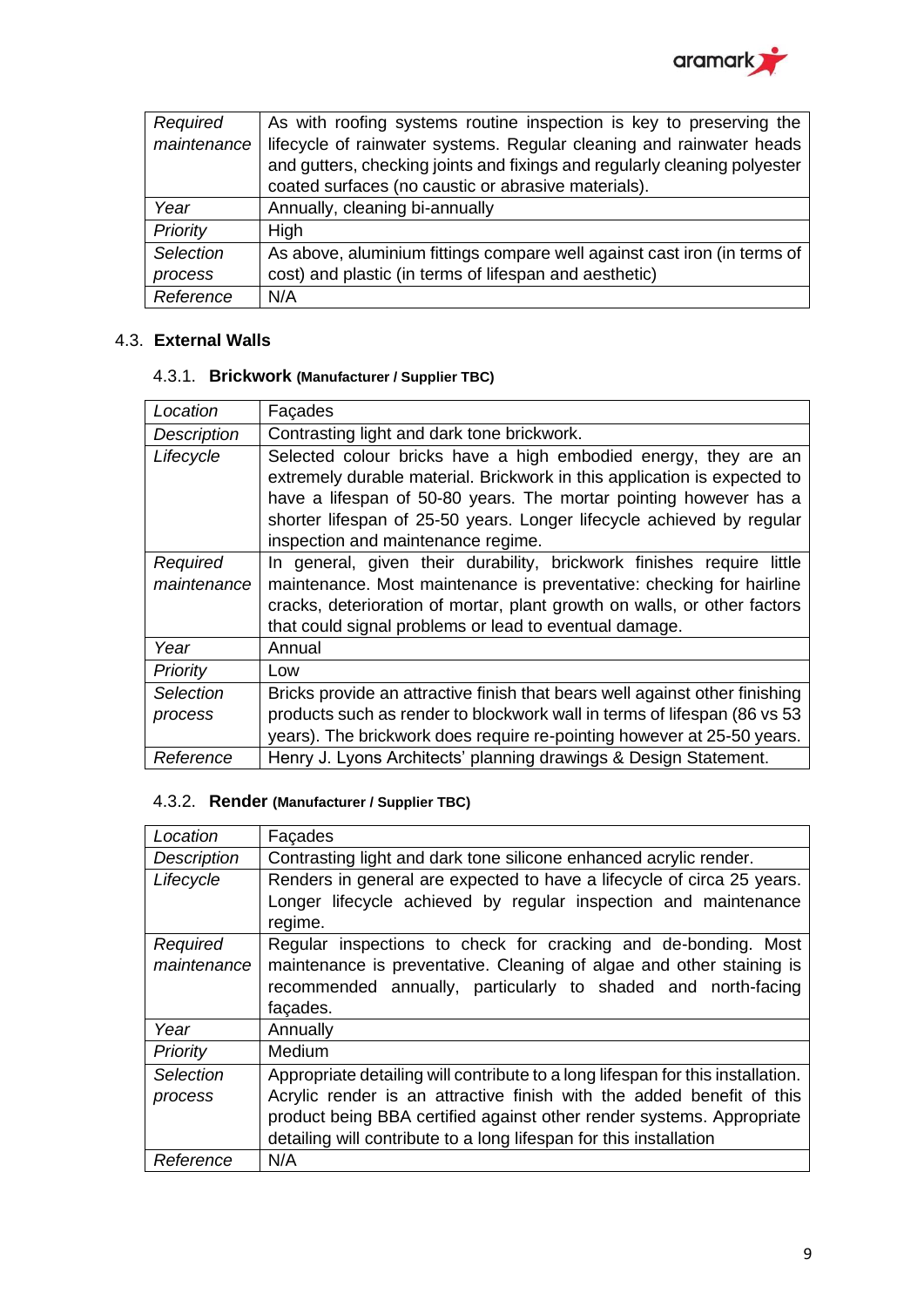

## 4.3.3. **Metal Panels (Manufacturer / Supplier TBC)**

| Location        | Façades (Penthouse Level)                                                                                                                    |
|-----------------|----------------------------------------------------------------------------------------------------------------------------------------------|
| Description     | Metal façade panels on galvanised metal rainscreen support system on<br>insulation layer with waterproof<br>rigid<br>layer<br>concrete<br>on |
|                 | blockwork/reinforced concrete inner leaf.                                                                                                    |
| Lifecycle       | Lifespan expectancy generally in excess of 50 years. As used across                                                                          |
|                 | the industry nationally and the UK, typically longer lifecycle is achieved                                                                   |
|                 | by regular inspection and maintenance regime to ensure the upkeep of                                                                         |
|                 | materials.                                                                                                                                   |
| Required        | Metal rainscreen cladding requires little maintenance and is resistant to                                                                    |
| maintenance     | corrosion. It can contribute to lower ongoing maintenance costs in                                                                           |
|                 | comparison to exposed porous materials which may be liable to faster                                                                         |
|                 | deterioration. Long term cleaning requirements should be taken into                                                                          |
|                 | consideration.                                                                                                                               |
| Year            | Inspection annually; cleaning 5 yearly.                                                                                                      |
| <b>Priority</b> | Low                                                                                                                                          |
| Selection       | Metal rainscreen cladding protects the building's structure from                                                                             |
| process         | rainwater and weathering. Metal cladding systems are also chosen for                                                                         |
|                 | their aesthetic impact, durability and weathering properties.                                                                                |
| Reference       | N/A                                                                                                                                          |

## <span id="page-10-0"></span>4.4. **External Windows & Doors (Manufacturer / Supplier TBC)**

| Location                    | <b>All Blocks</b>                                                                                                                                                                                                                                                                                                                                                                                                                                                                                                                                                                                                                                               |
|-----------------------------|-----------------------------------------------------------------------------------------------------------------------------------------------------------------------------------------------------------------------------------------------------------------------------------------------------------------------------------------------------------------------------------------------------------------------------------------------------------------------------------------------------------------------------------------------------------------------------------------------------------------------------------------------------------------|
| <b>Description</b>          | Full height, clear glazed windows with aluminium infill panels.<br>All units to be double/triple glazed with thermally broken frames re-<br>enforced to take account of the dynamic pressures in relation to<br>the height of the installation within the building.<br>All opening sections in windows to be fitted with suitable restrictors.<br>Include for all necessary ironmongery; include for all pointing and<br>mastic sealant as necessary; fixed using stainless steel metal<br>straps screwed to masonry reveals; include for all bends, drips,<br>flashings, thermal breaks etc.<br>Entrance and balcony doors to be solid or glazed framed doors. |
| Lifecycle                   | Aluminium has a typical lifespan of 45-60 years in comparison to uPVC<br>which has a typical lifespan of 30-40 years. As used nationwide and in<br>the UK, typically longer lifecycle is achieved by regular inspection and<br>maintenance regime to ensure the upkeep of materials.                                                                                                                                                                                                                                                                                                                                                                            |
| Required<br>maintenance     | Check surface of windows and doors regularly so that damage can be<br>detected. Vertical mouldings can become worn and require more<br>maintenance than other surface areas. Lubricate at least once a year.<br>Ensure regular cleaning regime. Check for condensation on frame from<br>window and ensure ventilation.                                                                                                                                                                                                                                                                                                                                          |
| Year                        | Annual                                                                                                                                                                                                                                                                                                                                                                                                                                                                                                                                                                                                                                                          |
| Priority                    | Medium                                                                                                                                                                                                                                                                                                                                                                                                                                                                                                                                                                                                                                                          |
| <b>Selection</b><br>process | Aluminium is durable and low maintenance with an average lifespan of<br>45-60 years, exceeding uPVC (30-40 years).                                                                                                                                                                                                                                                                                                                                                                                                                                                                                                                                              |
| Reference                   | N/A                                                                                                                                                                                                                                                                                                                                                                                                                                                                                                                                                                                                                                                             |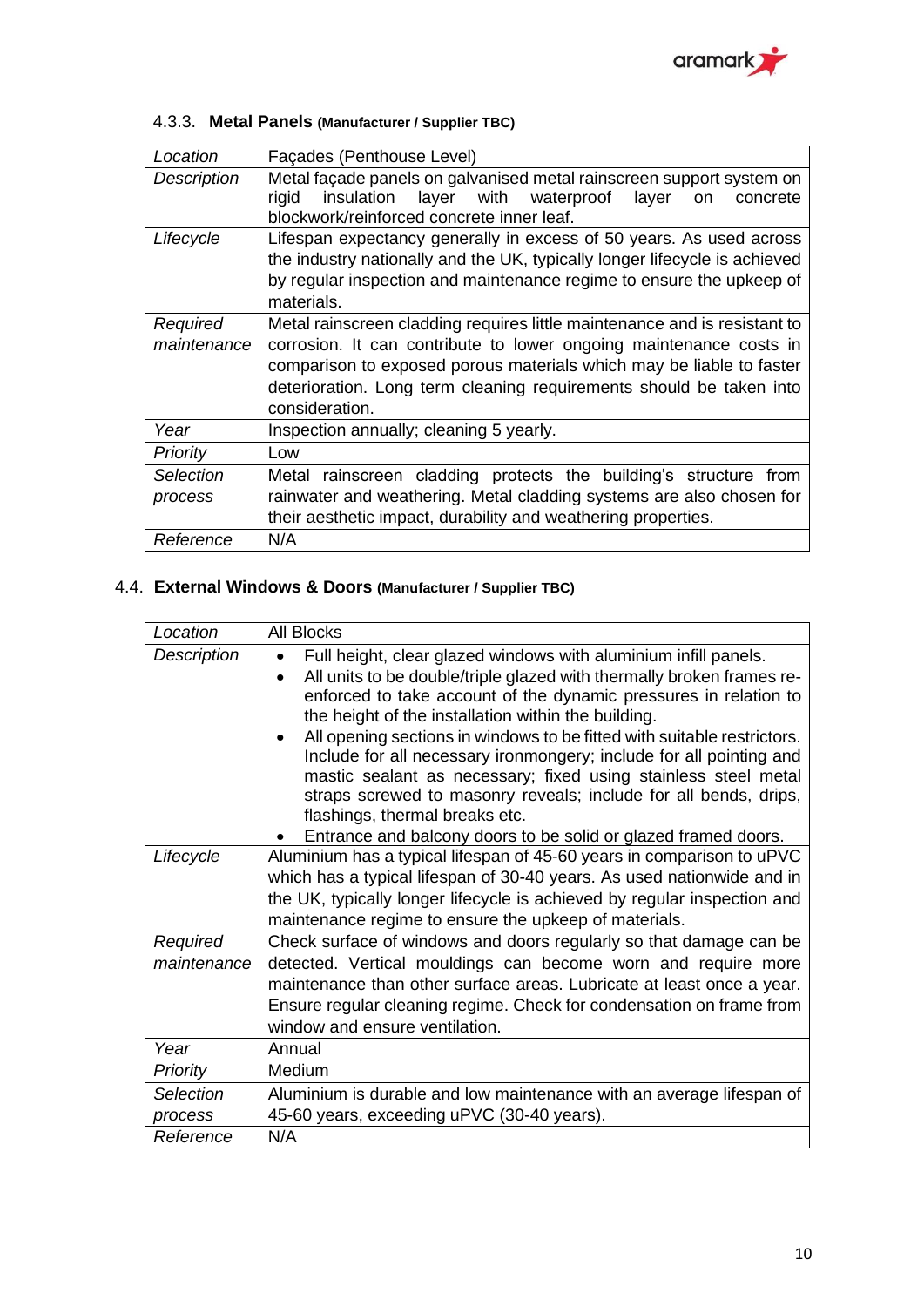

## <span id="page-11-0"></span>4.5. **Balconies**

#### 4.5.1. **Structure**

| Location                    | Façades                                                                                                                                                                                                                                                                                                                                                      |
|-----------------------------|--------------------------------------------------------------------------------------------------------------------------------------------------------------------------------------------------------------------------------------------------------------------------------------------------------------------------------------------------------------|
| Description                 | Powder-coated steel frame balcony system to engineer's detail or<br>Cantilevered precast concrete balcony system to engineer's details<br>complete with dark coloured pressed metal cladding.<br>Thermally broken 'farrat-plate connections' or 'concrete to concrete<br>connectors' to main structure of building.                                          |
| Lifecycle                   | Metal structure has a typical life expectancy of 70 years dependent on<br>maintenance of components.<br>Precast concrete structures have a high embodied energy; however, it<br>is an extremely durable material. Concrete frame has a typical life<br>expectancy of 80 years.                                                                               |
| Required<br>maintenance     | Regular visual inspections of slab junction at connections and general<br>concrete slabs. Metal cladding requires little maintenance and is<br>resistant to corrosion. Check balcony system as per manufacturer's<br>specifications including all hardware components for signs of wear<br>and/or weathering. Check for structural damage and modifications. |
| Year                        | Annual                                                                                                                                                                                                                                                                                                                                                       |
| <b>Priority</b>             | High                                                                                                                                                                                                                                                                                                                                                         |
| <b>Selection</b><br>process | Engineered detail; designed for strength and safety.                                                                                                                                                                                                                                                                                                         |
| Reference                   | N/A                                                                                                                                                                                                                                                                                                                                                          |

## 4.5.2. **Balustrades and Handrails (Manufacturer / Supplier TBC)**

| Location        | Facades                                                                |
|-----------------|------------------------------------------------------------------------|
| Description     | Anthracite-Grey vertical balustrades and railings.                     |
|                 | Approved glass balustrade.<br>$\bullet$                                |
|                 | Guarding: Manufacturer's standard - Frameless tempered glass           |
|                 | (safety glass)                                                         |
|                 | Fixing: In accordance with manufacturers details.                      |
| Lifecycle       | General glass and metal items with a 25 - 45 year lifespan. Metal      |
|                 | structure has a typical life expectancy of 70 years dependent on       |
|                 | maintenance of components.                                             |
|                 | As used across the industry nationally and the UK, longer lifecycle is |
|                 | achieved by regular inspection and maintenance regime to ensure the    |
|                 | upkeep of materials.                                                   |
| Required        | Regular visual inspection of connection pieces for impact damage or    |
| maintenance     | alterations.                                                           |
| Year            | Annual                                                                 |
| <b>Priority</b> | High                                                                   |
| Selection       | Long lifespan versus timber options                                    |
| process         |                                                                        |
| Reference       | N/A                                                                    |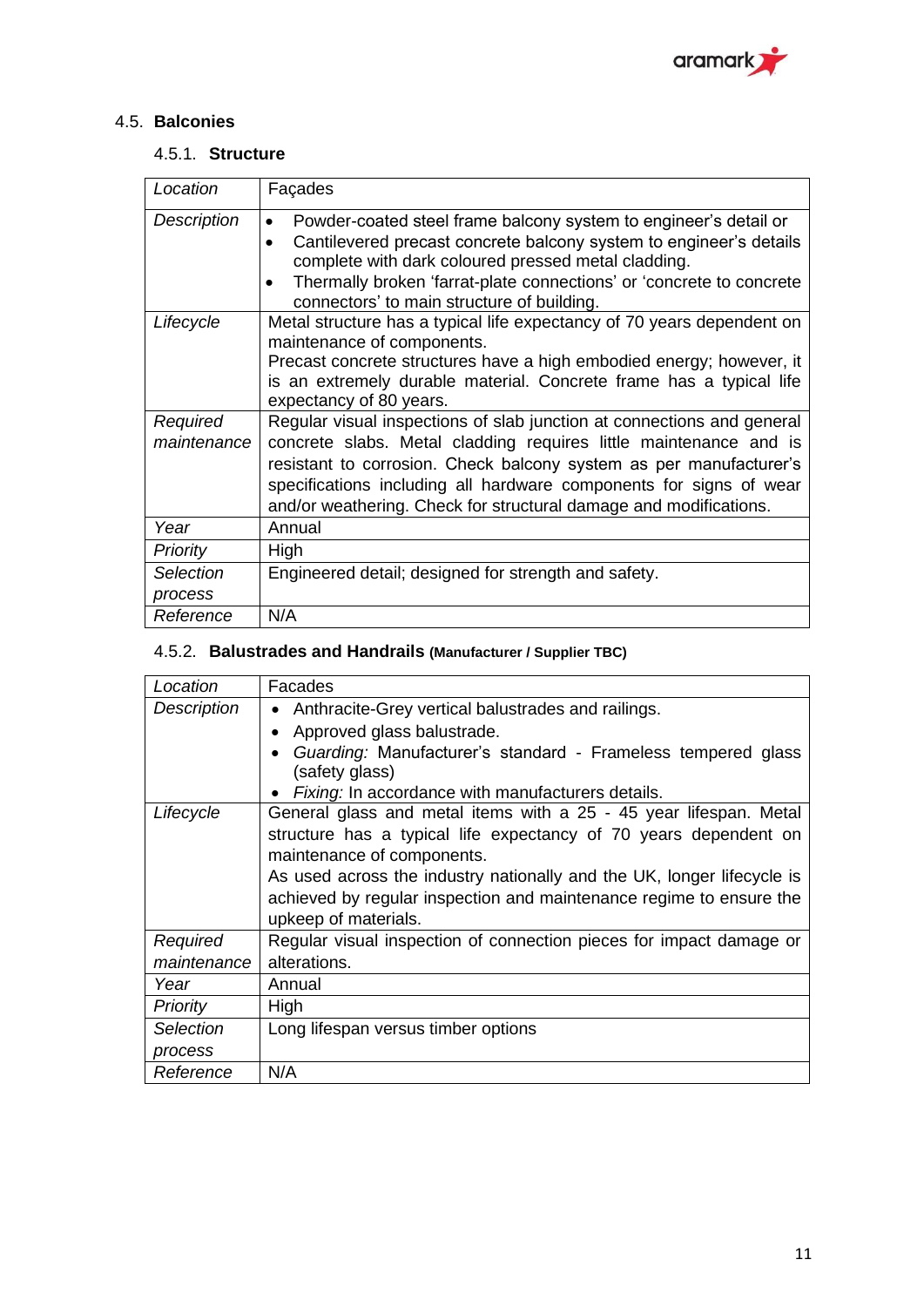

## <span id="page-12-0"></span>**5.0. INTERNAL BUILDING FABRIC SCHEDULE**

## <span id="page-12-1"></span>5.1. **Floors (Manufacturer / Supplier TBC)**

## 5.1.1. **Common Areas**

| Location           | Entrances lobbies and Common corridors                                              |
|--------------------|-------------------------------------------------------------------------------------|
| <b>Description</b> | Selected anti-slip porcelain or ceramic floor tile.<br>٠                            |
|                    | Provide for inset matwell.<br>$\bullet$                                             |
|                    | Selected carpet inlay on underlay.<br>$\bullet$                                     |
| Lifecycle          | Lifespan expectation of 20-25 years in heavy wear areas, likely<br>٠                |
|                    | requirement to replace for modernisation within this period also.                   |
|                    | 10-15 year lifespan for carpet. Likely requirement to replace for<br>$\bullet$      |
|                    | modernisation within this period also.                                              |
| Required           | Visual inspection with regular cleaning, intermittent replacement of                |
| maintenance        | chipped / loose tiles.                                                              |
| Year               | Annual for floor tiles.<br>$\bullet$                                                |
|                    | Quarterly inspection and cleaning of carpets as necessary                           |
| Priority           | Low                                                                                 |
| Selection          | Slip rating required at entrance lobby, few materials provide this and<br>$\bullet$ |
| process            | are as hard wearing                                                                 |
|                    | Using carpet allows flexibility to alter and change as fashions alter<br>$\bullet$  |
|                    | and change providing enhanced flexibility                                           |
| Reference          | N/A                                                                                 |

| Location    | Stairwells, landings / half landings                                                                                                                     |
|-------------|----------------------------------------------------------------------------------------------------------------------------------------------------------|
| Description | Selected carpet finish on underlay with approved nosings.                                                                                                |
| Lifecycle   | • 10-15 year lifespan for carpet. Likely requirement to replace for<br>modernisation within this period also.<br>20-year lifespan for aluminium nosings. |
| Required    | Visual inspection with regular cleaning                                                                                                                  |
| maintenance |                                                                                                                                                          |
| Year        | Quarterly inspection and cleaning as necessary                                                                                                           |
| Priority    | Low                                                                                                                                                      |
| Selection   | Using carpet allows flexibility to alter and change as fashions alter and                                                                                |
| process     | change providing enhanced flexibility                                                                                                                    |
| Reference   | N/A                                                                                                                                                      |

| Location           | Lifts                                                                                                                                                                                                                                                   |
|--------------------|---------------------------------------------------------------------------------------------------------------------------------------------------------------------------------------------------------------------------------------------------------|
| <b>Description</b> | Carpet and tiles to match adjacent apartment and lobbies.                                                                                                                                                                                               |
| Lifecycle          | • Lifespan expectation of 20-30 years in heavy wear areas, likely<br>requirement to replace for modernisation within this period also.<br>· 10-15 year lifespan for carpet. Likely requirement to replace for<br>modernisation within this period also. |
| Required           | Visual inspection with regular cleaning, intermittent replacement of                                                                                                                                                                                    |
| maintenance        | chipped / loose tiles.                                                                                                                                                                                                                                  |
| Year               | Annual                                                                                                                                                                                                                                                  |
| Priority           | Low                                                                                                                                                                                                                                                     |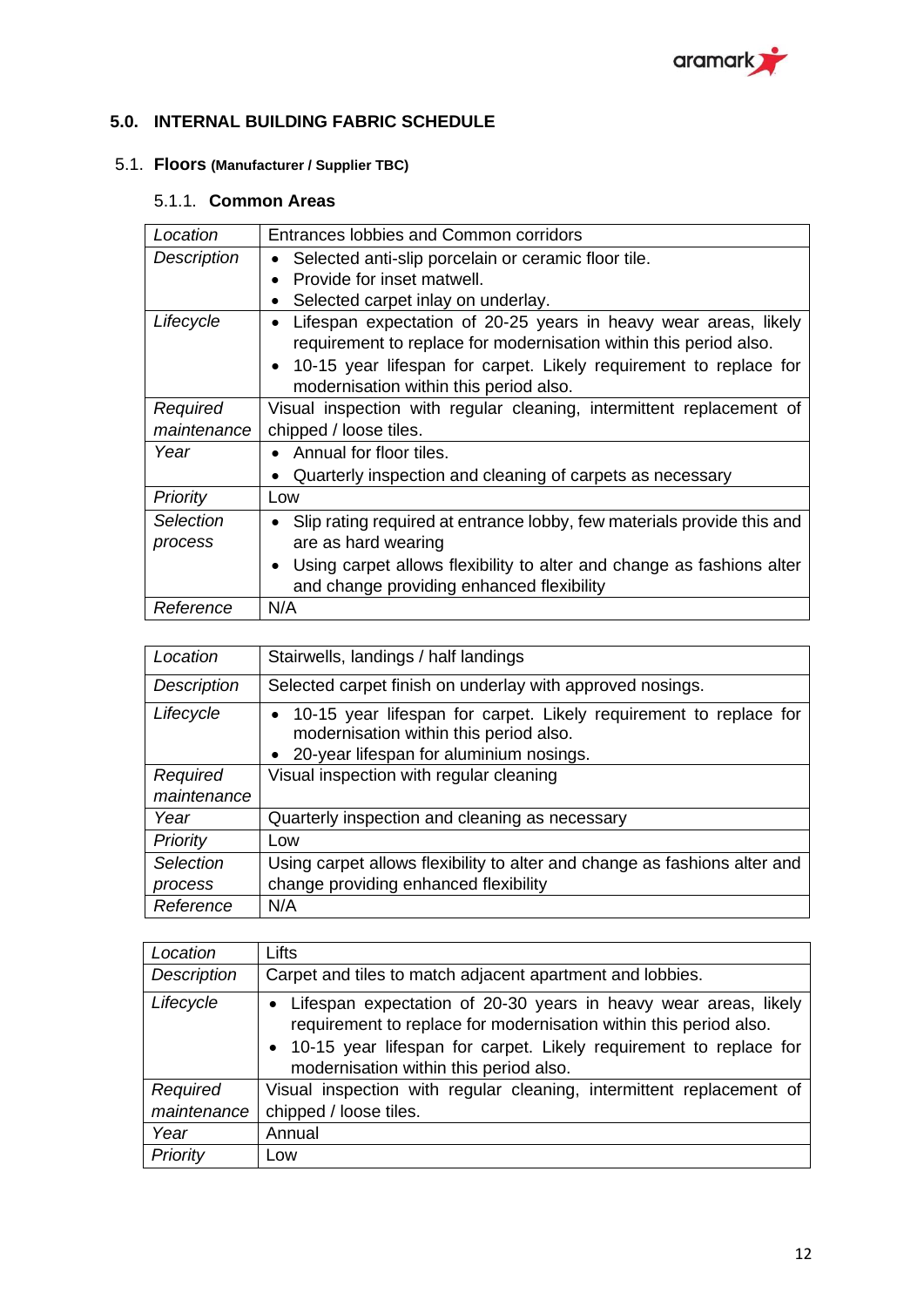

| Selection      | Slip rating required for lifts, few materials provide this and are as hard |
|----------------|----------------------------------------------------------------------------|
| <i>process</i> | wearing.                                                                   |
| Reference      | N/A                                                                        |

### 5.1.2. **Tenant's Amenities**

| Location           | <b>Resident Amenities</b>                                             |
|--------------------|-----------------------------------------------------------------------|
| <b>Description</b> | Timber laminate / parquet flooring, or                                |
|                    | Carpet covering                                                       |
|                    | Provide for inset matwell                                             |
| Lifecycle          | Laminated / parquet timber flooring has an expected life expectancy   |
|                    | of 25-35 years dependent on use                                       |
|                    | 10-15 year lifespan for carpet                                        |
|                    | Likely requirement to replace for modernisation within this period    |
|                    | also                                                                  |
| Required           | Visual inspection. Sweep clean regularly ensuring to remove any dirt. |
| maintenance        | Clean up spills immediately and use only recommended floor cleaners.  |
| Year               | Annual                                                                |
| Priority           | Low                                                                   |
| Selection          | Materials chosen for aesthetics, durability and low maintenance.      |
| process            |                                                                       |
| Reference          | N/A                                                                   |

| Location           | Crèche                                                                                       |
|--------------------|----------------------------------------------------------------------------------------------|
| <b>Description</b> | Linoleum floor sheeting. Provide for inset matwell.                                          |
| Lifecycle          | Linoleum has a lifespan expectancy of 15-25 years. Matwell to be<br>replaced every 10 years. |
| Required           | Regular cleaning as necessary with recommended products as per                               |
| maintenance        | manufacturer's instructions. Inspect annually for damage/wear.                               |
| Year               | Annual                                                                                       |
| Priority           | Low                                                                                          |
| Selection          | Durable, low maintenance floor finish. Slip rating required at entrance                      |
| process            | lobby.                                                                                       |
| Reference          | N/A                                                                                          |

| Location           | All wet areas                                                                                                                          |
|--------------------|----------------------------------------------------------------------------------------------------------------------------------------|
| <b>Description</b> | Selected anti-slip ceramic floor tile.                                                                                                 |
| Lifecycle          | Lifespan expectation of 20-25 years in heavy wear areas,<br>likely<br>requirement to replace for modernisation within this period also |
| Required           | Visual inspection, intermittent replacement of chipped / loose tiles                                                                   |
| maintenance        |                                                                                                                                        |
| Year               | Annual                                                                                                                                 |
| Priority           | Low                                                                                                                                    |
| Selection          | Slip rating required at entrance lobby, few materials provide this and                                                                 |
| process            | are as hard wearing                                                                                                                    |
| Reference          | N/A                                                                                                                                    |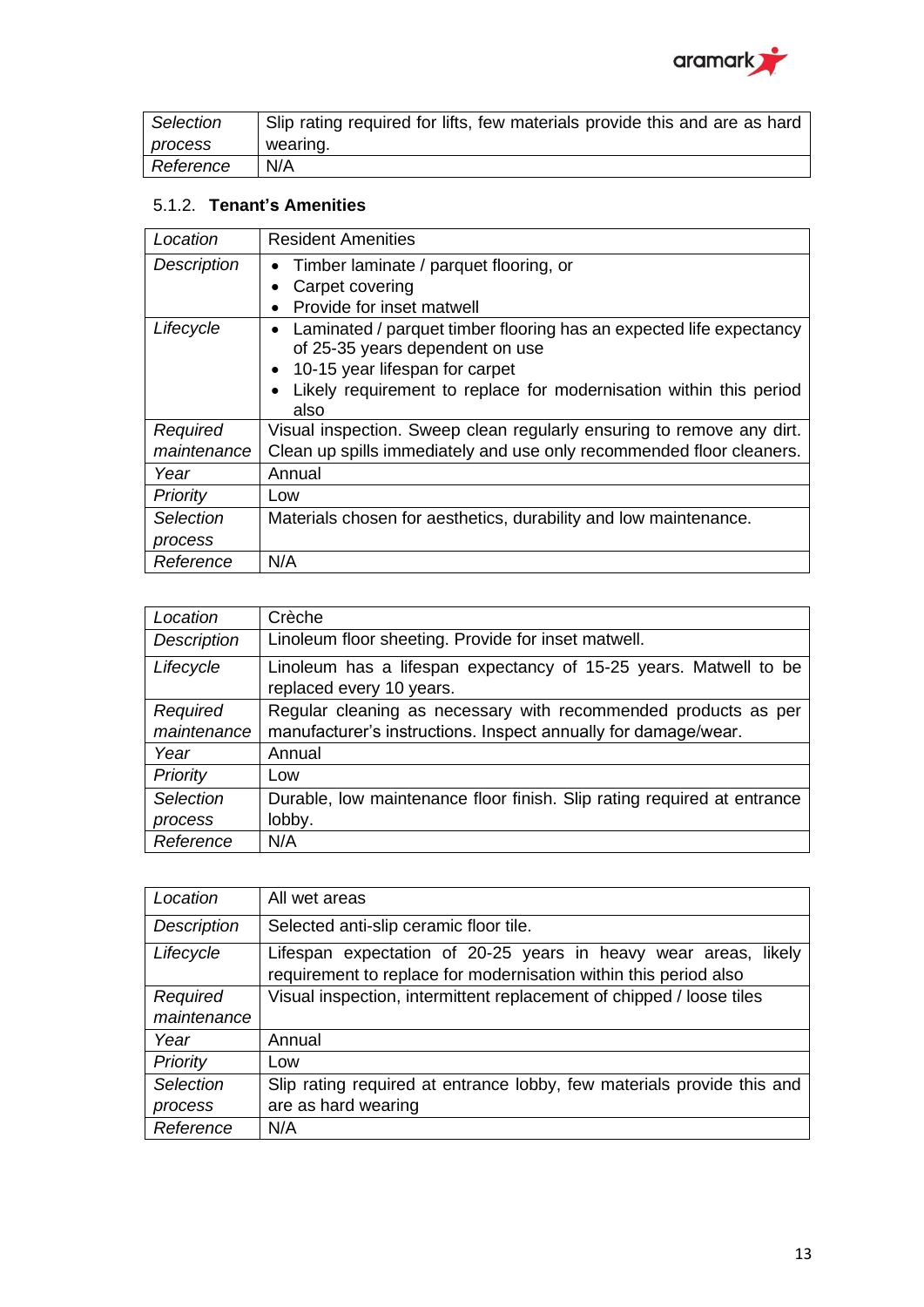

## <span id="page-14-0"></span>5.2. **Walls (Manufacturer / Supplier TBC)**

#### 5.2.1. **Common Areas**

| Location    | Entrances lobbies/Common corridors/Staircores/Amenity facilities                                                                                                    |
|-------------|---------------------------------------------------------------------------------------------------------------------------------------------------------------------|
| Description | Selected paint finish with primer to skimmed plasterboard                                                                                                           |
| Lifecycle   | 2-10 years for finishes; 40 years for plasterboard. Longer lifecycle<br>achieved by regular inspection and maintenance regime to ensure the<br>upkeep of materials. |
| Required    | Regular maintenance required, damp cloth to remove stains and                                                                                                       |
| maintenance | replacement when damaged                                                                                                                                            |
| Year        | Bi-annually                                                                                                                                                         |
| Priority    | Low                                                                                                                                                                 |
| Selection   | Decorative and durable finish.                                                                                                                                      |
| process     |                                                                                                                                                                     |
| Reference   | N/A                                                                                                                                                                 |

| Location    | Lift core and apartment lobbies                                                                                                                                     |
|-------------|---------------------------------------------------------------------------------------------------------------------------------------------------------------------|
| Description | Selected paint finish with primer to skimmed plasterboard                                                                                                           |
| Lifecycle   | 2-10 years for finishes; 40 years for plasterboard. Longer lifecycle<br>achieved by regular inspection and maintenance regime to ensure the<br>upkeep of materials. |
| Required    | Regular maintenance required, damp cloth to remove stains and                                                                                                       |
| maintenance | replacement when damaged                                                                                                                                            |
| Year        | Bi-annually                                                                                                                                                         |
| Priority    | Low                                                                                                                                                                 |
| Selection   | Decorative and durable finish.                                                                                                                                      |
| process     |                                                                                                                                                                     |
| Reference   | N/A                                                                                                                                                                 |

| Location    | Crèche                                                                |
|-------------|-----------------------------------------------------------------------|
| Description | Selected painted finish with primer to skimmed plasterboard (moisture |
|             | board to wet areas)                                                   |
| Lifecycle   | 2-10 years for finishes; 40 years for plasterboard. Longer lifecycle  |
|             | achieved by regular inspection and maintenance regime to ensure the   |
|             | upkeep of materials.                                                  |
| Required    | Bi-annual inspection to review damage, local repairs as necessary,    |
| maintenance | particular detailed inspection in wet room areas                      |
| Year        | Annually                                                              |
| Priority    | Medium                                                                |
| Selection   | Decorative and durable.                                               |
| process     |                                                                       |
| Reference   | N/A                                                                   |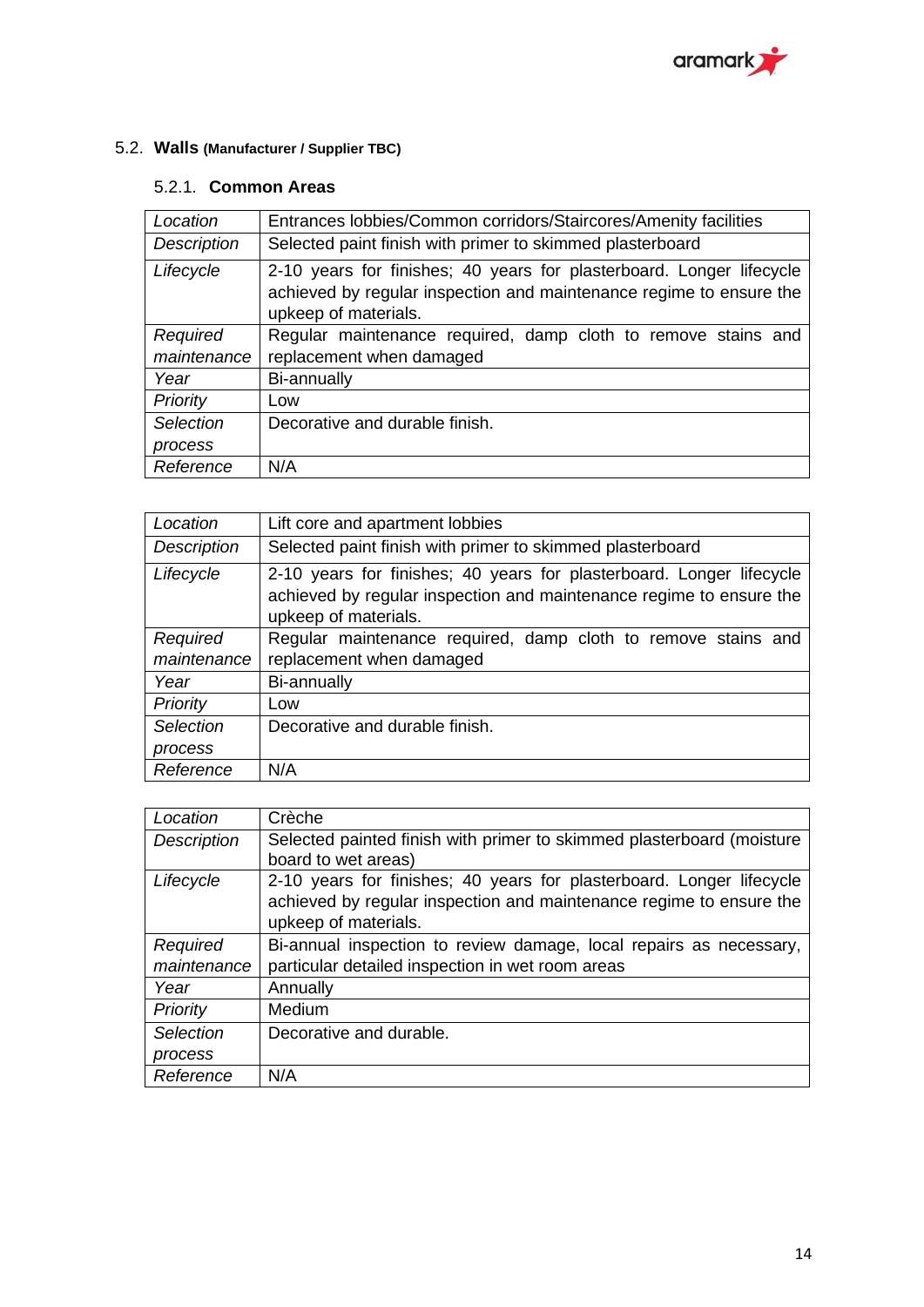

| Location    | Tenant amenity wet areas                                                 |
|-------------|--------------------------------------------------------------------------|
| Description | Selected ceramic wall tile to plasterboard (moisture board to wet areas) |
| Lifecycle   | Typical life expectancy of 37 years, less in wet room areas to 20-25     |
|             | vears                                                                    |
| Required    | Bi-annual inspection to review damage, local repairs as necessary,       |
| maintenance | particular detailed inspection in wet room areas                         |
| Year        | Annually                                                                 |
| Priority    | Medium                                                                   |
| Selection   | Wet room application requires moisture board and tiling                  |
| process     |                                                                          |
| Reference   | N/A                                                                      |

#### <span id="page-15-0"></span>5.3. **Ceilings (Manufacturer / Supplier TBC)**

#### 5.3.1. **Common & Tenant Amenity Areas**

| Location    | Stair cores/Lift/Lobbies/Amenity Facilities / Crèche                                                                                                                |
|-------------|---------------------------------------------------------------------------------------------------------------------------------------------------------------------|
| Description | Selected paint finish with primer to skimmed acoustic ceiling.                                                                                                      |
| Lifecycle   | 2-10 years for finishes; 40 years for plasterboard. Longer lifecycle<br>achieved by regular inspection and maintenance regime to ensure the<br>upkeep of materials. |
| Required    | Regular maintenance required, damp cloth to remove stains and                                                                                                       |
| maintenance | replacement when damaged                                                                                                                                            |
| Year        | Bi-annually                                                                                                                                                         |
| Priority    | Low                                                                                                                                                                 |
| Selection   | Decorative and durable finish.                                                                                                                                      |
| process     |                                                                                                                                                                     |
| Reference   | N/A                                                                                                                                                                 |

#### <span id="page-15-1"></span>5.4. **Internal Handrails & Balustrades (Manufacturer / Supplier TBC)**

| Location           | Stair cores                                                              |
|--------------------|--------------------------------------------------------------------------|
| <b>Description</b> | Proprietary glazed panel system face fixed to stairs stringer / landing  |
|                    | slab edge.                                                               |
|                    | or                                                                       |
|                    | Metal balustrade option.                                                 |
| Lifecycle          | 25-30 years typical lifecycle. Longer lifecycle achieved by regular      |
|                    | inspection and maintenance regime to ensure the upkeep of materials.     |
| Required           | Regular inspections of bolts and joints. General maintenance in relation |
| maintenance        | to impact damage and general wear and tear.                              |
| Year               | Annually                                                                 |
| Priority           | High                                                                     |
| Selection          | Hard wearing long life materials against timber options                  |
| process            |                                                                          |
| Reference          | N/A                                                                      |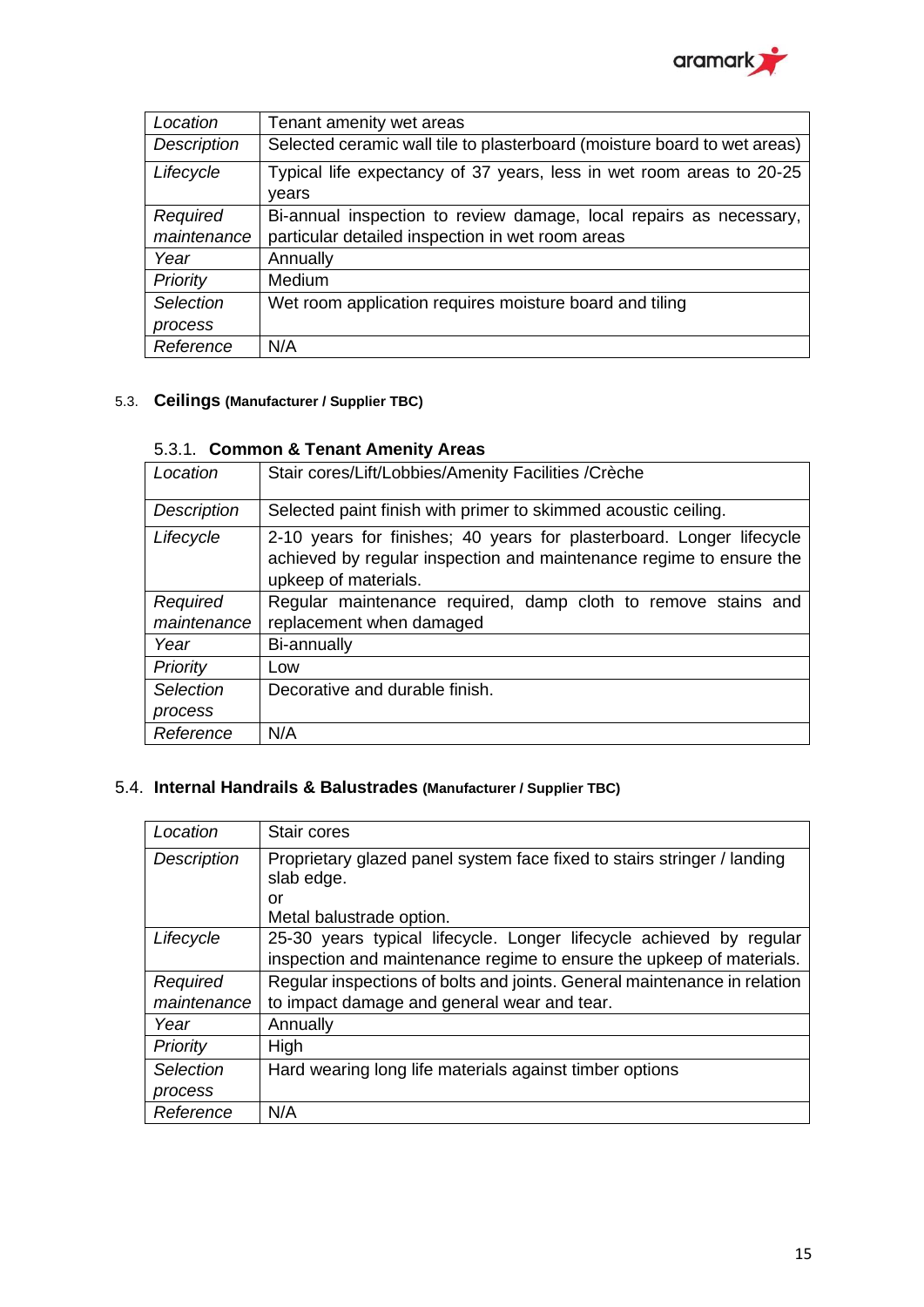

## <span id="page-16-0"></span>5.5. **Carpentry & Joinery**

### 5.5.1. **Internal Doors and Frames (Manufacturer / Supplier TBC)**

| Location           | <b>All Blocks</b>                                                      |
|--------------------|------------------------------------------------------------------------|
| <b>Description</b> | • Selected white primed and painted/varnished solid internal doors, or |
|                    | hardwood veneered internal doors.                                      |
|                    | • All fire rated doors and joinery items to be manufactured in         |
|                    | accordance with B.S. 476. Timber saddle boards.                        |
|                    | • Brushed aluminium door ironmongery or similar                        |
| Lifecycle          | 30 years average expected lifespan. Longer lifecycle achieved by       |
|                    | regular inspection and maintenance regime to ensure the upkeep of      |
|                    | materials.                                                             |
| Required           | General maintenance in relation to impact damage and general wear      |
| maintenance        | and tear.                                                              |
| Year               | Annual                                                                 |
| <b>Priority</b>    | Low, unless fire door High                                             |
| Selection          | Industry standard                                                      |
| process            |                                                                        |
| Reference          | N/A                                                                    |

### 5.5.2. **Skirtings & Architraves (Manufacturer / Supplier TBC)**

| Location    | <b>All Blocks</b>                                                                                                                                   |
|-------------|-----------------------------------------------------------------------------------------------------------------------------------------------------|
| Description | Skirtings and architraves. Painted MDF.                                                                                                             |
| Lifecycle   | 30 years average expected lifespan. Longer lifecycle achieved by<br>regular inspection and maintenance regime to ensure the upkeep of<br>materials. |
| Required    | General maintenance in relation to impact damage and general wear                                                                                   |
| maintenance | and tear                                                                                                                                            |
| Year        | Annual                                                                                                                                              |
| Priority    | Low                                                                                                                                                 |
| Selection   | Industry standard                                                                                                                                   |
| process     |                                                                                                                                                     |
| Reference   | N/A                                                                                                                                                 |

#### 5.5.3. **Window Boards (Manufacturer / Supplier TBC)**

| Location           | <b>All Blocks</b>                                                                                                                                   |
|--------------------|-----------------------------------------------------------------------------------------------------------------------------------------------------|
| <b>Description</b> | Window boards, Painted MDF.                                                                                                                         |
| Lifecycle          | 30 years average expected lifespan. Longer lifecycle achieved by<br>regular inspection and maintenance regime to ensure the upkeep of<br>materials. |
| Required           | General maintenance in relation to impact damage and general wear                                                                                   |
| maintenance        | and tear                                                                                                                                            |
| Year               | Annual                                                                                                                                              |
| Priority           | Low                                                                                                                                                 |
| Selection          | Industry standard                                                                                                                                   |
| process            |                                                                                                                                                     |
| Reference          | N/A                                                                                                                                                 |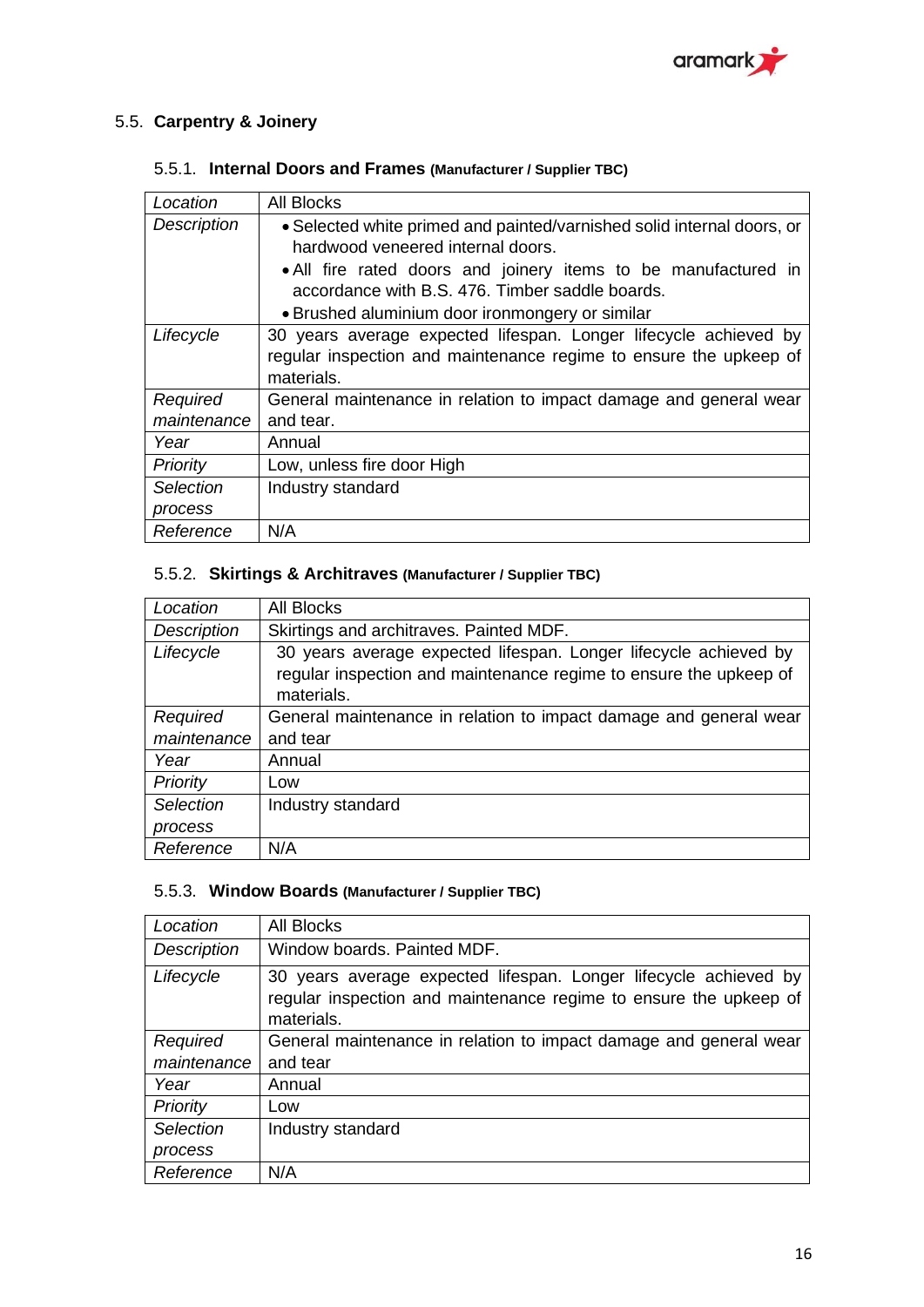

#### <span id="page-17-0"></span>**BUILDING SERVICES**

### <span id="page-17-1"></span>**6.0 Mechanical Systems**

#### 6.1.1 **Mechanical Plant Rooms**

| Location    | <b>Plant Rooms</b>                                                             |
|-------------|--------------------------------------------------------------------------------|
| Description | Water Services Plant – Specification to be further detailed by the M&E         |
|             | design team.                                                                   |
| Lifecycle   | Annual Maintenance / Inspection to Pumps.                                      |
|             | Annual Maintenance / Inspection to Water Tanks.                                |
|             | Annual Maintenance / Inspection to Booster-sets.                               |
|             | Cost for replacement equipment to be updated on completion of                  |
|             | design matrix of equipment at detailed design stage.                           |
|             | Replacement of equipment at (End of Life) EOL to be determined at<br>$\bullet$ |
|             | detailed design stage.                                                         |
| Required    | Annual Service Inspections to be included as part of Development               |
| maintenance | Planned Preventative Maintenance Programme                                     |
| Year        | Annually                                                                       |
| Priority    | Medium                                                                         |
| Selection   | All equipment to be detailed as part of the detailed design section of the     |
| process     | development. This equipment will be selected in conjunction with the           |
|             | design and management team to meet and exceed the CIBSE                        |
|             | recommended lifecycles.                                                        |
| Reference   | N/A for this item.                                                             |

#### 6.1.2 **Soils and Wastes**

| Location           | All Areas                                                                                                             |
|--------------------|-----------------------------------------------------------------------------------------------------------------------|
| <b>Description</b> | PVC / Cast iron Soils and Wastes Pipework                                                                             |
| Lifecycle          | Annual inspections required for all pipework within landlord areas.<br>$\bullet$                                      |
|                    | Cost for replacement equipment to be updated on completion of<br>design matrix of equipment at detailed design stage. |
| Required           | Annual Service Inspections to be included as part of Development                                                      |
| maintenance        | Planned Preventative Maintenance Programme                                                                            |
| Year               | Annually                                                                                                              |
| Priority           | Medium                                                                                                                |
| Selection          | All equipment to be detailed as part of the detailed design section of the                                            |
| process            | development. This equipment will be selected in conjunction with the                                                  |
|                    | design and management team to meet and exceed the CIBSE                                                               |
|                    | recommended lifecycles.                                                                                               |
| Reference          | N/A for this item.                                                                                                    |

#### 6.1.3 **Water Services**

| Location    | Apartments, Kitchens, etc                                                  |
|-------------|----------------------------------------------------------------------------|
| Description | Gopper Water Services Pipework and associated fittings and<br>accessories. |
| Lifecycle   | • Annual inspections required for all pipework within landlord areas.      |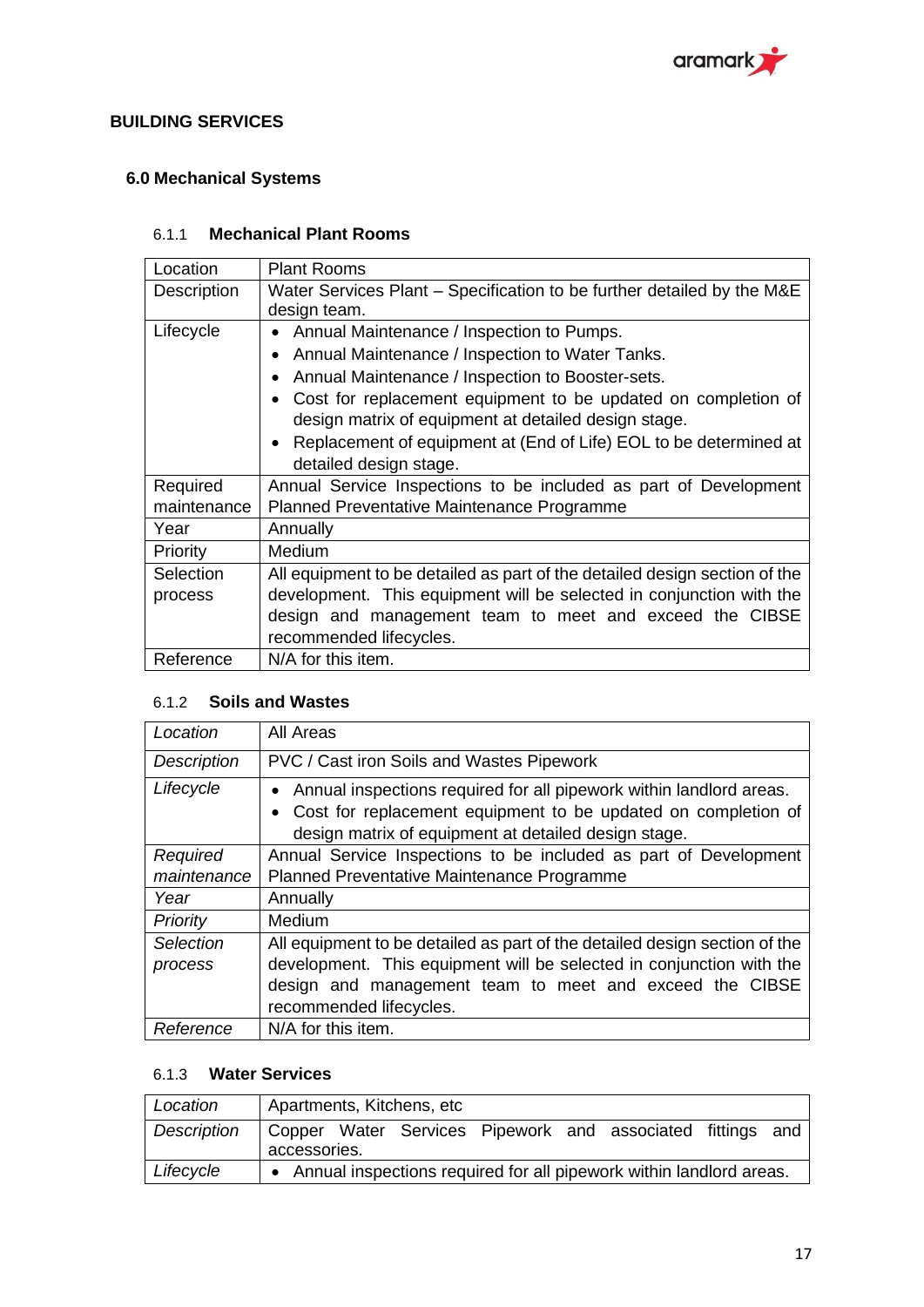

|             | • Cost for replacement equipment to be updated on completion of            |
|-------------|----------------------------------------------------------------------------|
|             | design matrix of equipment at detailed design stage.                       |
| Required    | Annual Inspections, including legionella testing to be included as part    |
| maintenance | of Development Planned Preventative Maintenance Programme                  |
| Year        | Annually                                                                   |
| Priority    | High                                                                       |
| Selection   | All equipment to be detailed as part of the detailed design section of the |
| process     | development. This equipment will be selected in conjunction with the       |
|             | design and management team to meet and exceed the CIBSE                    |
|             | recommended lifecycles.                                                    |
| Reference   | N/A for this item.                                                         |

## 6.1.4 **Domestic Hot Water Heating Services**

| Location           | Apartment                                                                                                                                                                                                           |
|--------------------|---------------------------------------------------------------------------------------------------------------------------------------------------------------------------------------------------------------------|
| <b>Description</b> | Air Source Heat Pump / Electric Panel Heaters                                                                                                                                                                       |
| Lifecycle          | Annual Inspection of Air Source Heat Pump in each unit. / Electric<br><b>Panel Heating</b><br>Cost for replacement equipment to be updated on completion of<br>design matrix of equipment at detailed design stage. |
| Required           | Annual Service Inspections to be included as part of Development                                                                                                                                                    |
| maintenance        | Planned Preventative Maintenance Programme                                                                                                                                                                          |
| Year               | Annually                                                                                                                                                                                                            |
| Priority           | Medium                                                                                                                                                                                                              |
| Selection          | All equipment to be detailed as part of the detailed design section of the                                                                                                                                          |
| process            | development. This equipment will be selected in conjunction with the                                                                                                                                                |
|                    | design and management team to meet and exceed the CIBSE                                                                                                                                                             |
|                    | recommended lifecycles.                                                                                                                                                                                             |
| Reference          | N/A                                                                                                                                                                                                                 |

### 6.1.5 **Ventilation Services**

| Location             | Apartment                                                                                                                                                                                                                                                  |
|----------------------|------------------------------------------------------------------------------------------------------------------------------------------------------------------------------------------------------------------------------------------------------------|
| Description          | Heat Recovery Units, Ducting & Grilles                                                                                                                                                                                                                     |
| Lifecycle            | Annual inspection of extract fan and grilles.<br>$\bullet$<br>Annual Inspection of operation of fan and boost / setback facility.<br>Cost for replacement equipment to be updated on completion of<br>design matrix of equipment at detailed design stage. |
| Required             | Annual Service Inspections to be included as part of Development                                                                                                                                                                                           |
| maintenance          | Planned Preventative Maintenance Programme                                                                                                                                                                                                                 |
| Year                 | Annually                                                                                                                                                                                                                                                   |
| Priority             | <b>Medium</b>                                                                                                                                                                                                                                              |
| Selection<br>process | All equipment to be detailed as part of the detailed design section of the<br>development. This equipment will be selected in conjunction with the<br>design and management team to meet and exceed the CIBSE<br>recommended lifecycles.                   |
| Reference            | N/A for this item.                                                                                                                                                                                                                                         |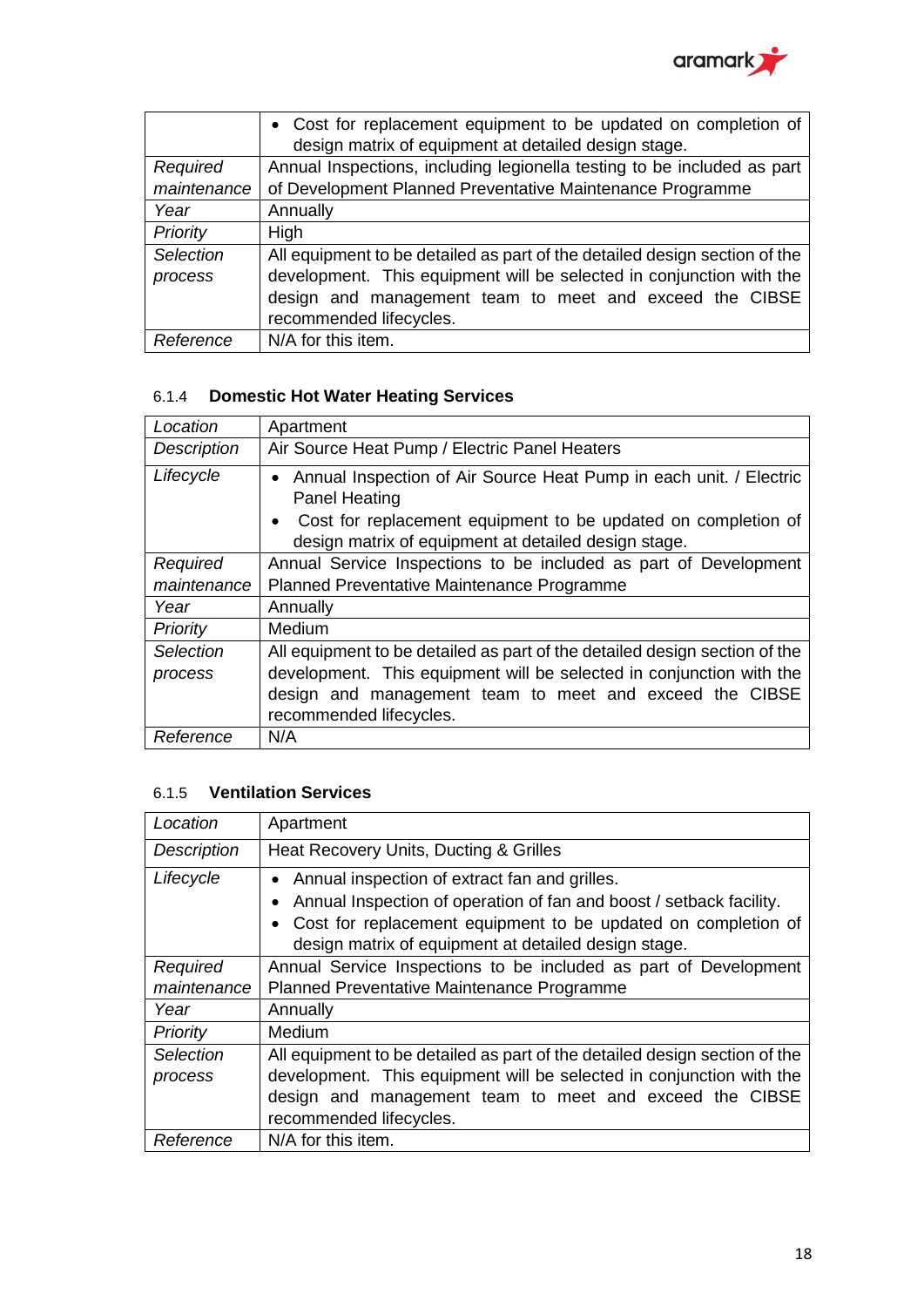

#### <span id="page-19-0"></span>**6.2 Electrical Services**

#### 6.2.1 **Electrical Infrastructure**

| Location           | Switch rooms / Risers                                                                                                                                                                                                                                                 |
|--------------------|-----------------------------------------------------------------------------------------------------------------------------------------------------------------------------------------------------------------------------------------------------------------------|
| <b>Description</b> | Maintenance of Electrical Switchgear                                                                                                                                                                                                                                  |
| Lifecycle          | Annual Inspection of Electrical Switchgear and switchboards.<br>Thermographic imagining of switchgear, 50% of switchgear every 3<br>years.<br>• Cost for replacement equipment to be updated on completion of<br>design matrix of equipment at detailed design stage. |
| Required           | Annual / Every three years to be included as part of Development                                                                                                                                                                                                      |
| maintenance        | Planned Preventative Maintenance Programme                                                                                                                                                                                                                            |
| Year               | Annually                                                                                                                                                                                                                                                              |
| Priority           | High                                                                                                                                                                                                                                                                  |
| Selection          | All<br><b>CIBSE</b><br>ESB,<br>equipment to meet and exceed<br>ETCI,                                                                                                                                                                                                  |
| process            | recommendations and be code compliant in all cases.                                                                                                                                                                                                                   |
| Reference          | N/A for this item.                                                                                                                                                                                                                                                    |

## 6.2.2 **Lighting Services Internal**

| Location           | All Areas - Internal                                                                                                                                                                                         |
|--------------------|--------------------------------------------------------------------------------------------------------------------------------------------------------------------------------------------------------------|
| <b>Description</b> | Lighting                                                                                                                                                                                                     |
| Lifecycle          | Annual Inspection of All Luminaires.<br>Quarterly Inspection of Emergency Lighting.<br>Cost for replacement equipment to be updated on completion of<br>design matrix of equipment at detailed design stage. |
| Required           | Annual / Quarterly Inspections certification as required per above                                                                                                                                           |
| maintenance        | remedial works.                                                                                                                                                                                              |
| Year               | Annually / Quarterly                                                                                                                                                                                         |
| Priority           | High                                                                                                                                                                                                         |
| Selection          | All equipment to meet requirements and be in accordance with the                                                                                                                                             |
| process            | current IS3217                                                                                                                                                                                               |
| Reference          | N/A for this item.                                                                                                                                                                                           |

## 6.2.3 **Lighting Services External**

| Location           | All Areas - Internal                                                       |
|--------------------|----------------------------------------------------------------------------|
| <b>Description</b> | Lighting                                                                   |
| Lifecycle          | Annual Inspection of All Luminaires.                                       |
|                    | Quarterly Inspection of Emergency Lighting.                                |
|                    | Cost for replacement equipment to be updated on completion of              |
|                    | design matrix of equipment at detailed design stage.                       |
| Required           | Annual / Quarterly Inspections certification as required as per the PPM    |
| maintenance        | schedule.                                                                  |
| Year               | Annually / Quarterly                                                       |
| Priority           | High                                                                       |
| Selection          | All equipment to be detailed as part of the detailed design section of the |
| process            | development. This equipment will be selected in conjunction with the       |
|                    | design and management team to meet and exceed the CIBSE                    |
|                    | recommended lifecycles.                                                    |
| Reference          | N/A for this item.                                                         |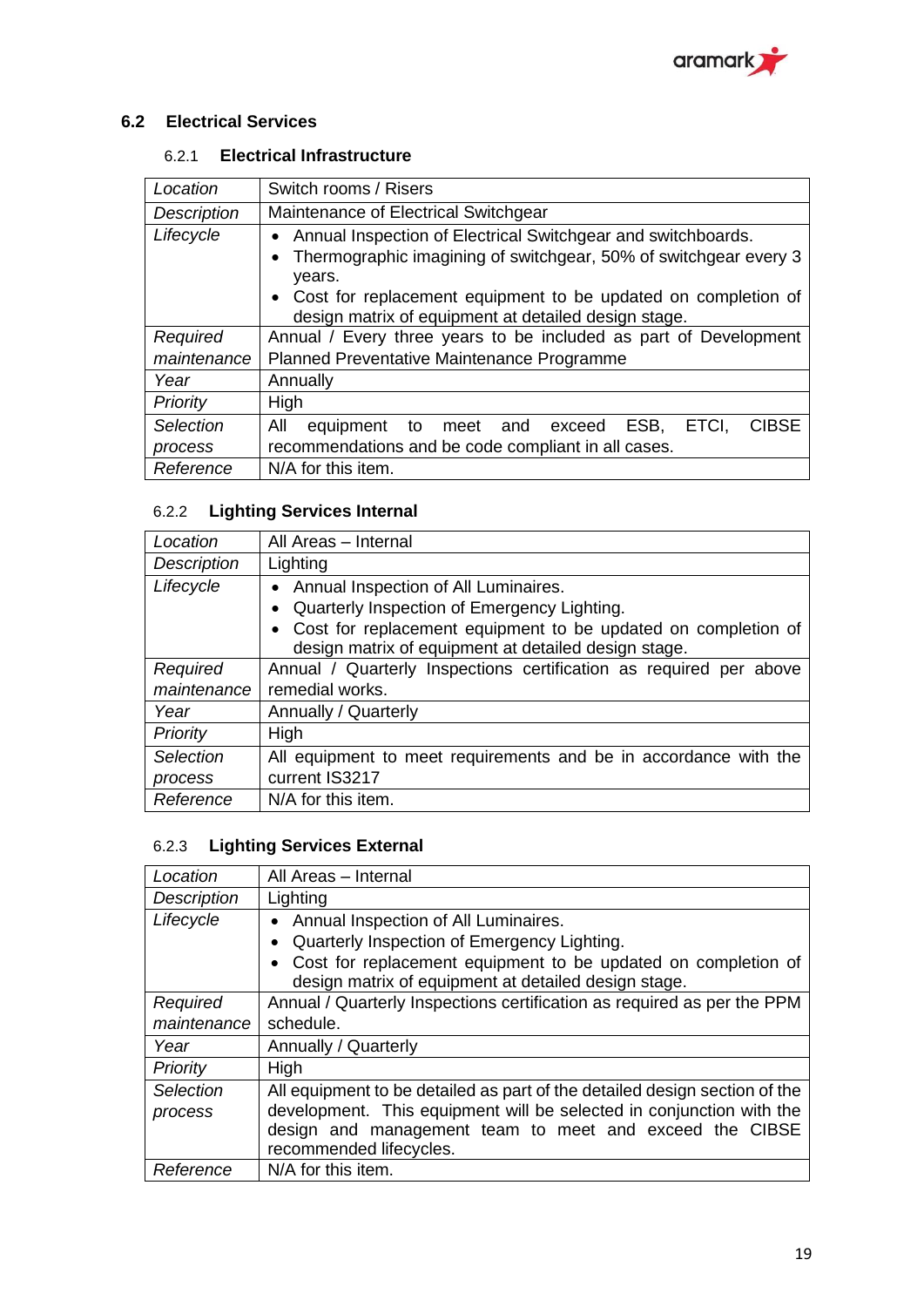

### 6.2.4 **Protective Services – Fire Alarm**

| Location           | All areas - Internal                                                                                  |
|--------------------|-------------------------------------------------------------------------------------------------------|
| <b>Description</b> | Fire alarm                                                                                            |
| Lifecycle          | Quarterly Inspection of panels and 25% testing of devices as per<br>$\bullet$<br>IS3218 requirements. |
|                    | • Cost for replacement equipment to be updated on completion of                                       |
|                    | design matrix of equipment at detailed design stage.                                                  |
| Required           | Annual / Quarterly Inspections certification as required as per the PPM                               |
| maintenance        | schedule.                                                                                             |
| Year               | Annually / Quarterly                                                                                  |
| Priority           | High                                                                                                  |
| Selection          | All equipment to meet requirements and be in accordance with the                                      |
| process            | current IS3218                                                                                        |
| Reference          | N/A for this item.                                                                                    |

#### 6.2.5 **Protective Services – Fire Extinguishers**

| Location         | All areas - Internal                                                  |
|------------------|-----------------------------------------------------------------------|
| Description      | Fire Extinguishers and Fire Blankets                                  |
| Lifecycle        | Annual Inspection                                                     |
| Required         | Annual with Replacement of all extinguishers at year 10               |
| maintenance      |                                                                       |
| Year             |                                                                       |
| Priority         | Cost for replacement equipment to be updated on completion of design  |
|                  | matrix of equipment at detailed design stage.                         |
| <b>Selection</b> | All fire extinguishers must meet the requirements of I.S 291:2015     |
| process          | Selection, commissioning, installation, inspection and maintenance of |
|                  | portable fire extinguishers.                                          |
| Reference        | N/A for this item.                                                    |

#### 6.2.6 **Protective Services – Apartment Sprinkler System (Where Applicable by Fire Cert)**

| Location    | Apartment                                                            |
|-------------|----------------------------------------------------------------------|
| Description | <b>Apartment Sprinkler System</b>                                    |
| Lifecycle   | Weekly / Annual Inspection                                           |
| Required    | Weekly Check of Sprinkler Pumps and plant and annual testing and     |
| maintenance | certification of plant by specialist.                                |
| Year        | All                                                                  |
| Priority    | Cost for replacement equipment to be updated on completion of design |
|             | matrix of equipment at detailed design stage.                        |
| Selection   | The Apartment sprinkler system shall be installed in accordance with |
| process     | BS 9251:2005 - Sprinkler Systems for Residential and Domestic        |
|             | Occupancies - Code of Practice                                       |
| Reference   | N/A                                                                  |